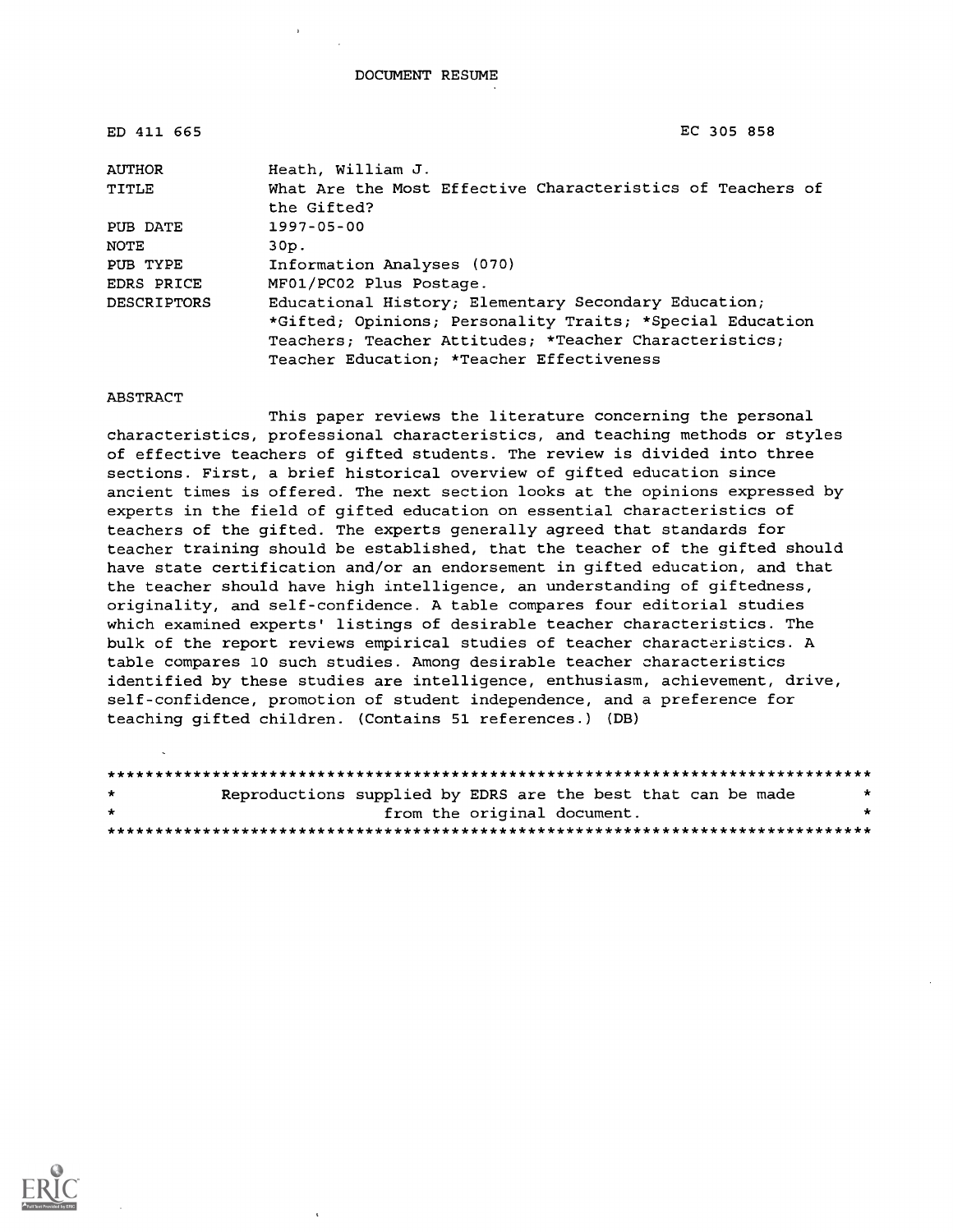### What are the Most Effective Characteristics of Teachers of the Gifted ?

#### William J. Heath

The literature on gifted education is abundant and varied. 'Moreover, large bodies of literature are available in the areas of gifted education regarding teacher characteristics and teacher perceptions. Many experts in gifted education have created lists of recommended and necessary qualities and characteristics of effective teachers. These lists are the result of editorial opinion and empirical keying investigations.

This article reviews the literature concerning all the personal characteristics, professional characteristics, and teaching methods or styles, which are significant and relevant to the purpose of this study. Therefore, this review is divided into three major sections: (a) historical overview, (b) editorial expert opinion research, and (c) empirical research. The article concludes with a summary of the related literature. PERMISSION TO REPRODUCE AND

#### Historical Overview

TO THE EDUCATIONAL RESOURCES<br>INFORMATION CENTER (ERIC)

DISSEMINATE THIS MATERIAL HAS BEEN GRANTED BY

Throughout time, some form of measurement, testing, and evaluation has always been part of human education. The ancient Chinese, Greeks, and Egyptians devised sophisticated complex measurements, such as oral tests of knowledge and competency tests, in order to find children of outstanding ability and to educate them for later responsible positions. Even in the Middle-Ages, Emperor Charlemagne and the rulers of the Ottoman Empire sought out the

U.S. DEPARTMENT OF EDUCATION

- **Educational Res** EDUCATIONAL RESOURCES INFORMATION CENTER (ERIC)
- This document has been reproduced as<br>received from the person or organization
- originating it a Minor changes have been made to improve reproduction Quality.
- Points Of yew or opinions stated in this docu- ment do not necessarily represent official OERI position or policy.

 $\sim$   $\sim$ 

 $\overline{\phantom{a}}$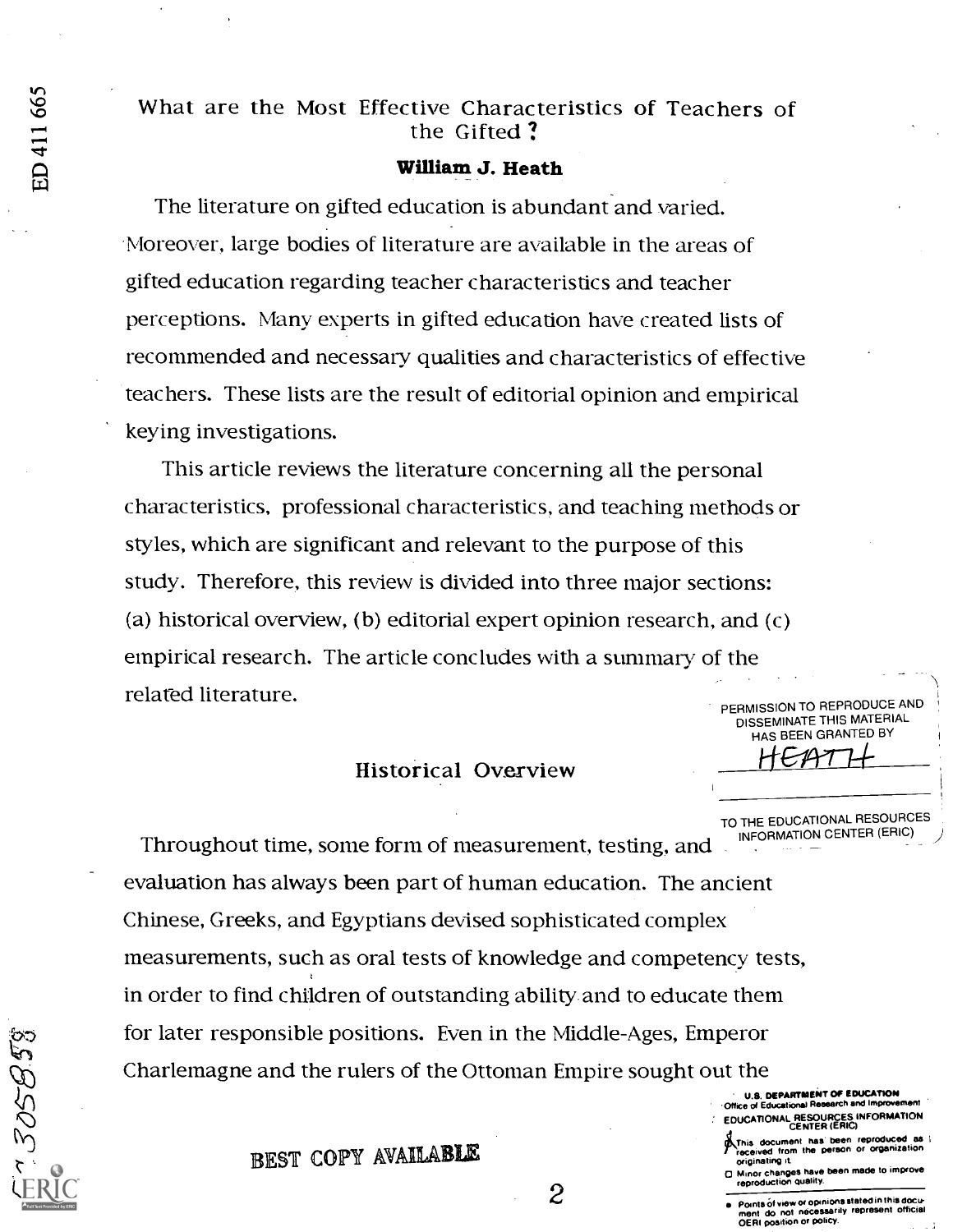intellectually advanced children to be educated at state expense. In more recent history, since the colonization of America, there have been attempts to understand and plan special programs for the gifted. However, the degree of interest in highly intelligent children in the United States has fluctuated widely since the 18th century, and has continued to do so through the present day. Special education provisions for bright children have also experienced varying degrees of support. There are numerous reasons for this variation, including such factors as the country's defense needs and the economic realities of world competition (Crammer, 1991). When a crisis exists, interest in gifted education increases dramatically; when the situation eases, so does the interest.

The earliest attempt to make some provision for gifted children in the American education system was probably that of William T. Harris in St. Louis in the late 1860s. His efforts to care for superior children consisted mainly of introducing a greater flexibility in the grading and promotion system of his schools (Goddard, 1928 ; Sumption,1941). These ideas spread and eventually led to a second wave of interest in gifted education starting around 1900. During this time, experts in gifted education recognized the fact that teachers needed to be made aware of acceleration in the curriculum with the use of techniques of curriculum compacting and advanced student placement in the schools. It was therefore natural that further advances in the 1920s emphasized the need for the teacher to provide enrichment activities in the curriculum for the gifted and talented student.



2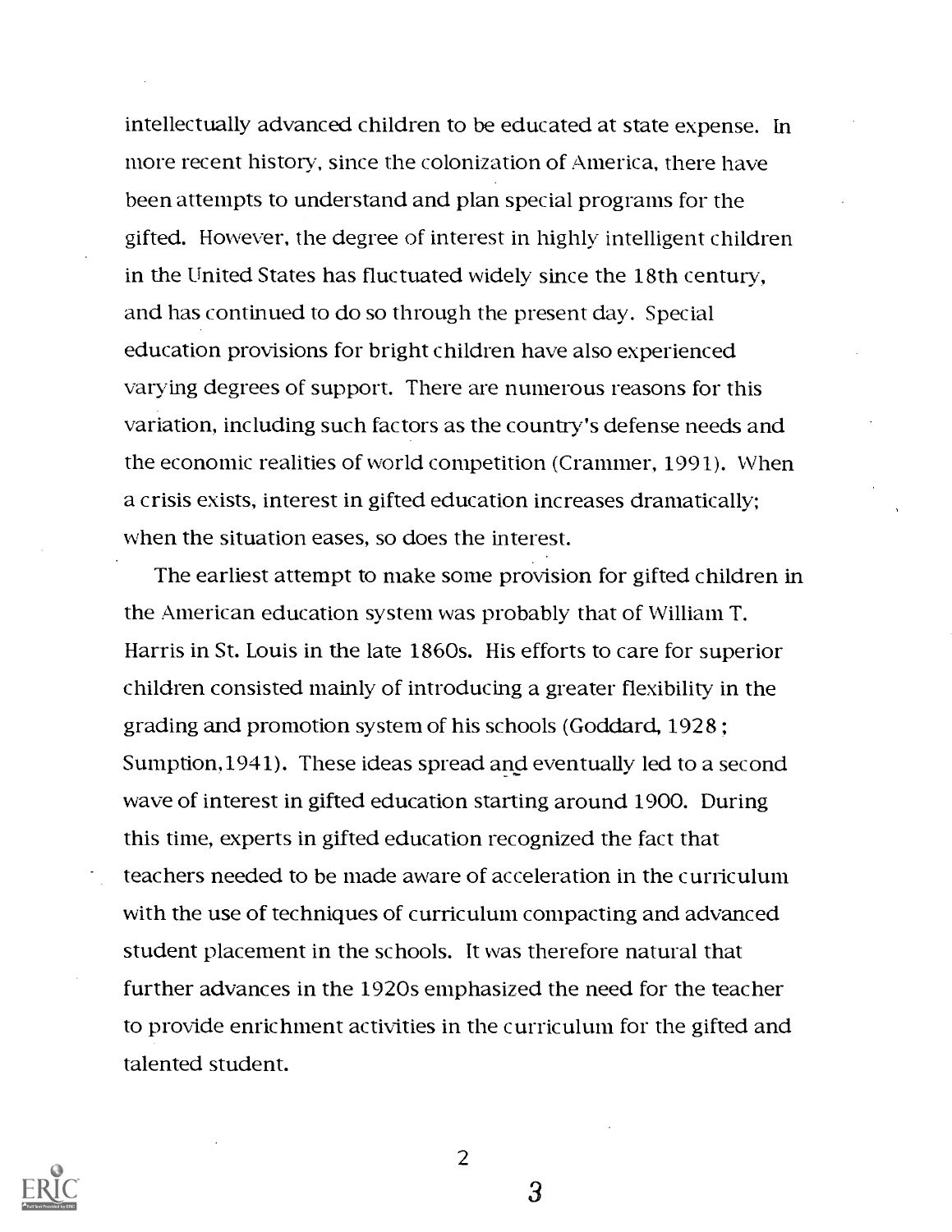### Expert Editorial Opinion of Teacher Characteristics

The review of the literature shows that during the past, particularly in the last several decades, many experts in the field of gifted education have written descriptions of the characteristics and teaching characteristics they believe to be essential for teachers of the gifted. These teacher characteristics are not based upon any scientific methodology, but rather on the experts' own personal observations and experiences. Since these characteristics are from the recognized experts in the field of gifted education, they are included in this literature review.

According to the numerous descriptions in the literature, experts in gifted education believe that certain professional and personal characteristics are not only necessary but also essential for teachers of gifted children. Merlin (1994) believed that recognizing and finding "those few good people" can make a world of difference in the life of a gifted child. Hansford (1985) stated that gifted children have special educational, social, and emotional needs that differ from those of other children. To meet these needs requires a special type of "good" teacher. She found that many of the characteristics of effective teachers of gifted children (e.g., a thorough understanding of subject matter, self-confidence, a good sense of humor, organizational skills) are characteristics of all effective teachers. However, there are other qualities that are of special significance to teachers of gifted children, and which are as vital as advanced degrees and years of experience. Hansford identified five such qualities. First is openness, which refers to the teacher's ability to be



3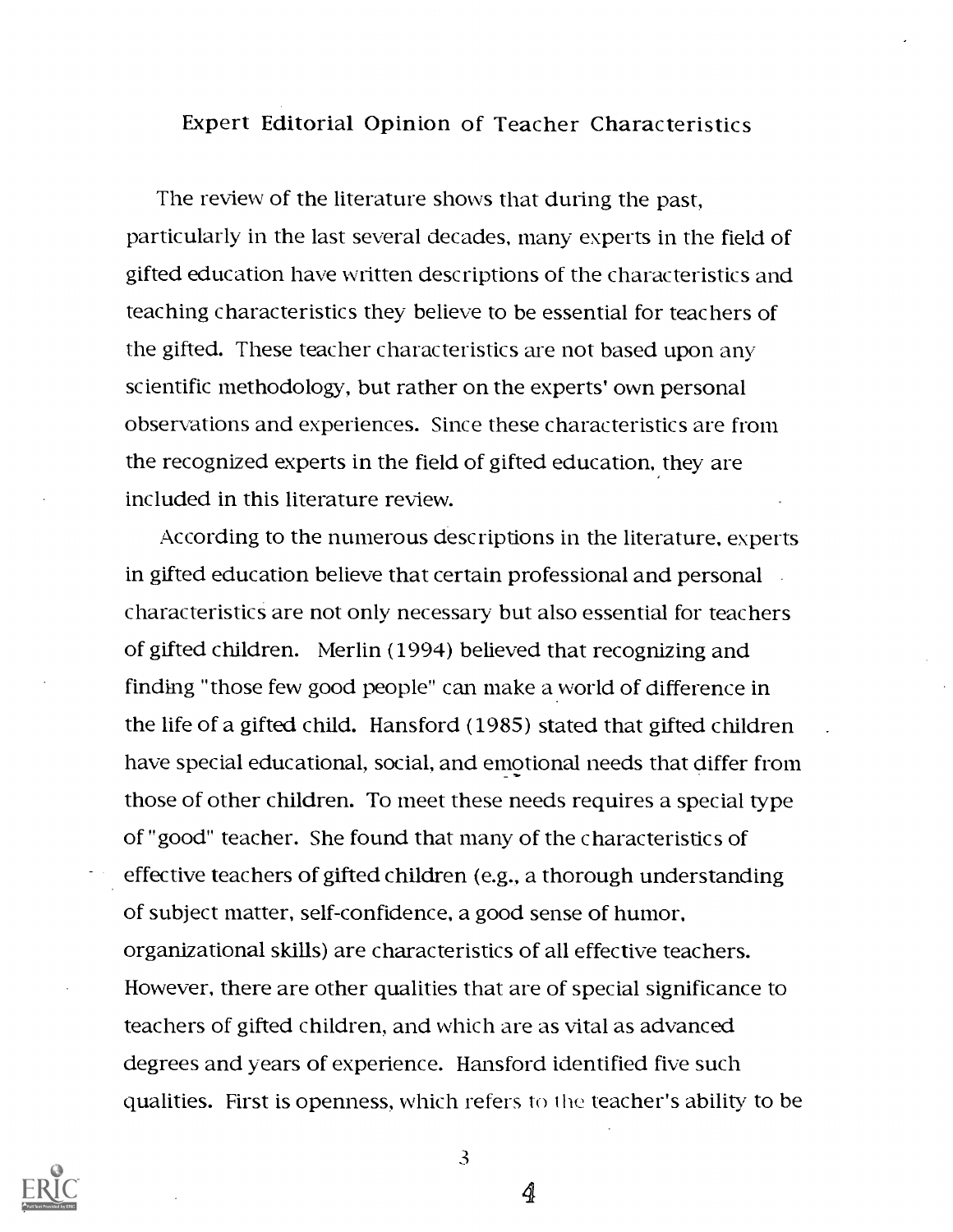sensitive and accepting. Second is flexibility. Effective teachers of the gifted must be flexible in their approach towards curriculum and learning. Third, a positive sense of self is imperative for teachers of the gifted. Fourth is having strong communication skills, and fifth is intelligence.

Other experts in gifted education highlighted additional characteristics for teachers of the gifted. Freehill (1974) believed that desirable teacher attributes are only tentatively inferred from expert opinion, child rating of teachers, and retrospective studies'of development. Two qualities stand out: intelligence and empathy. Intelligence is broadly described to include delight in learning, knowledge, curiosity, and a sense of mutuality with able children. Empathy appears on most lists of positive qualities. Typically, Torrance and Myers (1970) also said that a teacher must be able to imagine the thinking and feeling of the child in order to respond accurately. Thus, teachers of the gifted must be similar in many respects to those they teach. Newland (1962) found that teachers of the mentally superior must have the so-called essentials. He described the essentials as being emotionally secure in order to withstand the rigors of intellectual bombardment and to enjoy the pursuit of the less well known. Also, teachers should be intellectually curious and agile, concerned with the joy in the act of learning and prone to seek and experience new structures of experience. In addition, they should have a moderate to high energy level. The teacher with this characteristic is always doing something more, finding and using the extra materials and sources that so many teachers seem to overlook. Professionally, these teachers should



4

 $\overline{5}$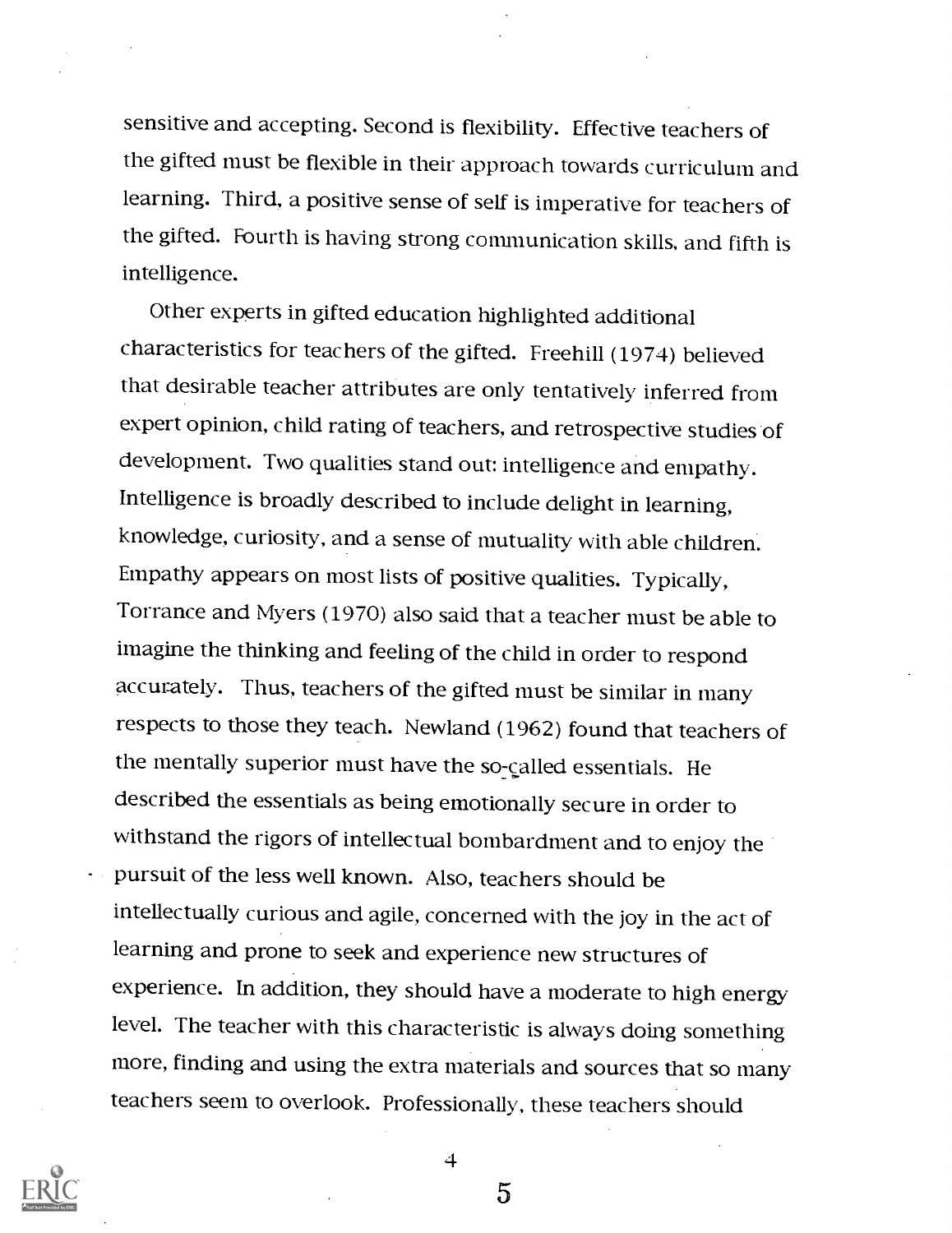have two or three years of highly effective teaching experience and a broad cultural sensitivity and curiosity.

The experts seemed to agree that standards for teacher training should be established and that the teacher of the gifted should have at least state certification and/or an endorsement in gifted education. The experts also agreed that the teacher of the gifted should have high intelligence. Not necessarily gifted themselves, these teachers should have an understanding of giftedness, originality, and selfconfidence.

Throughout the literature, only four studies focused exclusively on characterizing and identifying desirable teacher characteristics for teachers of the gifted. Specific information from these studies is presented chronologically in Table 1.

| Study                                                                                       | Author                                          | Date                | Desirable Traits                                                                                                                                                   |
|---------------------------------------------------------------------------------------------|-------------------------------------------------|---------------------|--------------------------------------------------------------------------------------------------------------------------------------------------------------------|
| Some Observations on<br>Essential Qualifications<br>of Teachers of the<br>Mentally Superior | Newland, T. E.                                  | 1962<br>– <b>1-</b> | <b>Emotionally Secure</b><br>Intellectually Curious<br>Intellectually Agile<br>Seeks New Experiences<br>High Intelligence<br>State Certification or<br>Endorsement |
| Creative Learning<br>and Teaching                                                           | <b>Torrance, E.P. &amp; 1970</b><br>Myers, R.E. |                     | Empathy<br>High Intelligence<br>State Certification or<br>Endorsement                                                                                              |
| Intelligence, Empathy<br>and Methodological Bias<br>About Teaching<br>The Gifted            | Freehill, M. F.                                 | 1974                | Intelligence<br>Empathy<br>State Certification or<br>Endorsement                                                                                                   |
|                                                                                             |                                                 |                     | (Table Continues)                                                                                                                                                  |

TABLE 1

Editorial Studies of Professional, Personal and Teaching Behavior Characteristics of Teachers of the Gifted

BEST COPY AVAILABLE

S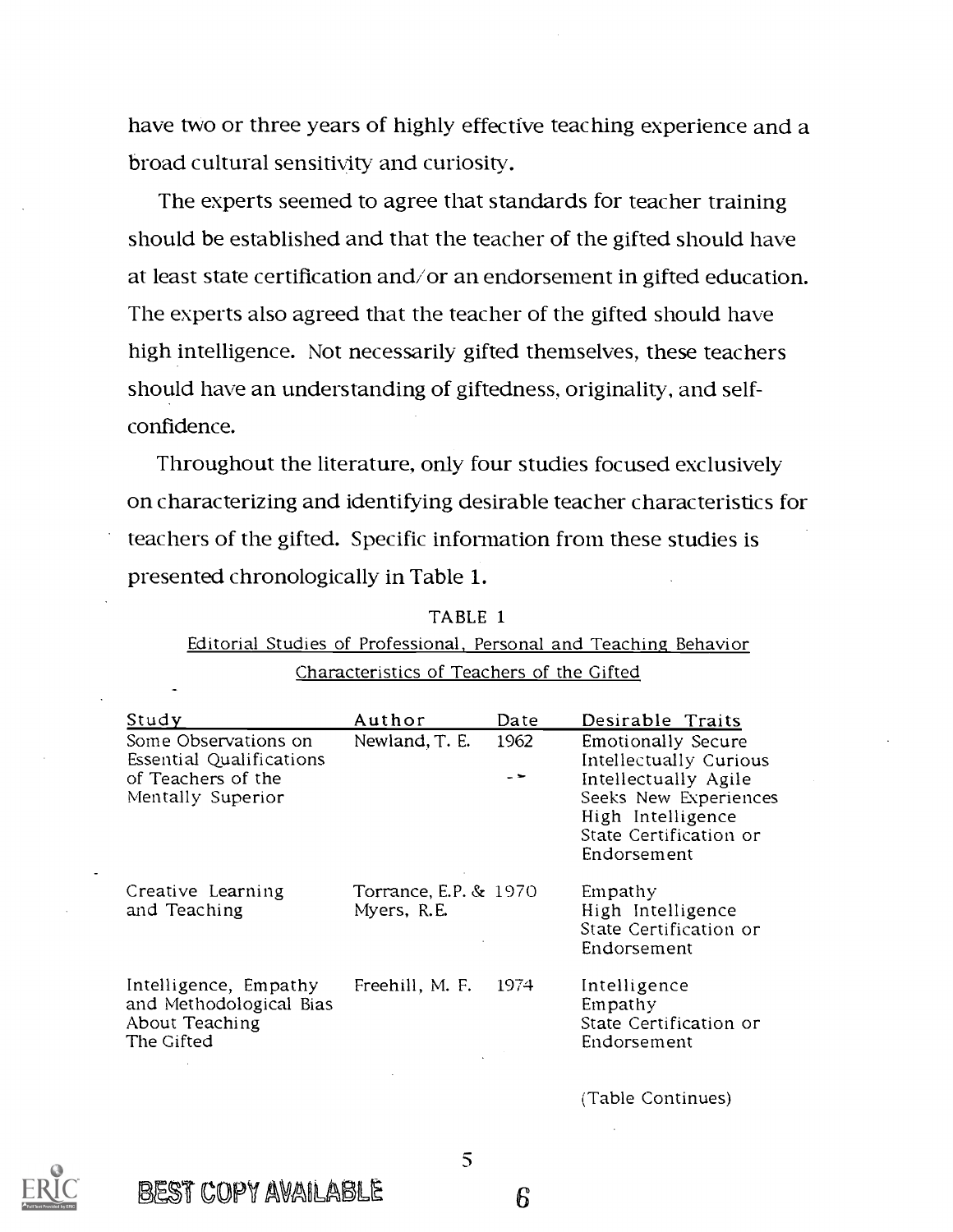| Study                                                 | Author               | Date | Desirable Traits                                                                                                                             |
|-------------------------------------------------------|----------------------|------|----------------------------------------------------------------------------------------------------------------------------------------------|
| What It Takes to Be<br>a Gifted / Talented<br>Teacher | Hansford, S. J. 1985 |      | Openness<br>Flexibility<br>Positive Sense of Self<br>Strong Communication<br>Skills<br>Intelligence<br>State Certification or<br>Endorsement |

Finally, Hansford (1985) noted that the researcher and practitioner should recognize that each of these desirable characteristics (along with others, perhaps) may not be of equal weight or significance. However, a less than ideal amount of one characteristic may be offset by a particularly heavy- contribution by some other characteristics. Yet it is doubtful that any single characteristic could be completely omitted from the total pattern of desirability.

Empirical Studies of Teacher Characteristics

The review of the literature reveals many systematic investigations into the desirable characteristics of teachers of gifted children. These studies approached this topic from different directions. Some studies systematically asked experts in gifted education to rate desirable characteristics. Other studies measured the characteristics of teachers themselves. One study by Frevert (1993) asked school principals to rate the characteristics of teachers of the gifted. One study asked school teachers to rate the characteristics of effective principals, or of supervisors that irritated



BEST COPY AVAILABLE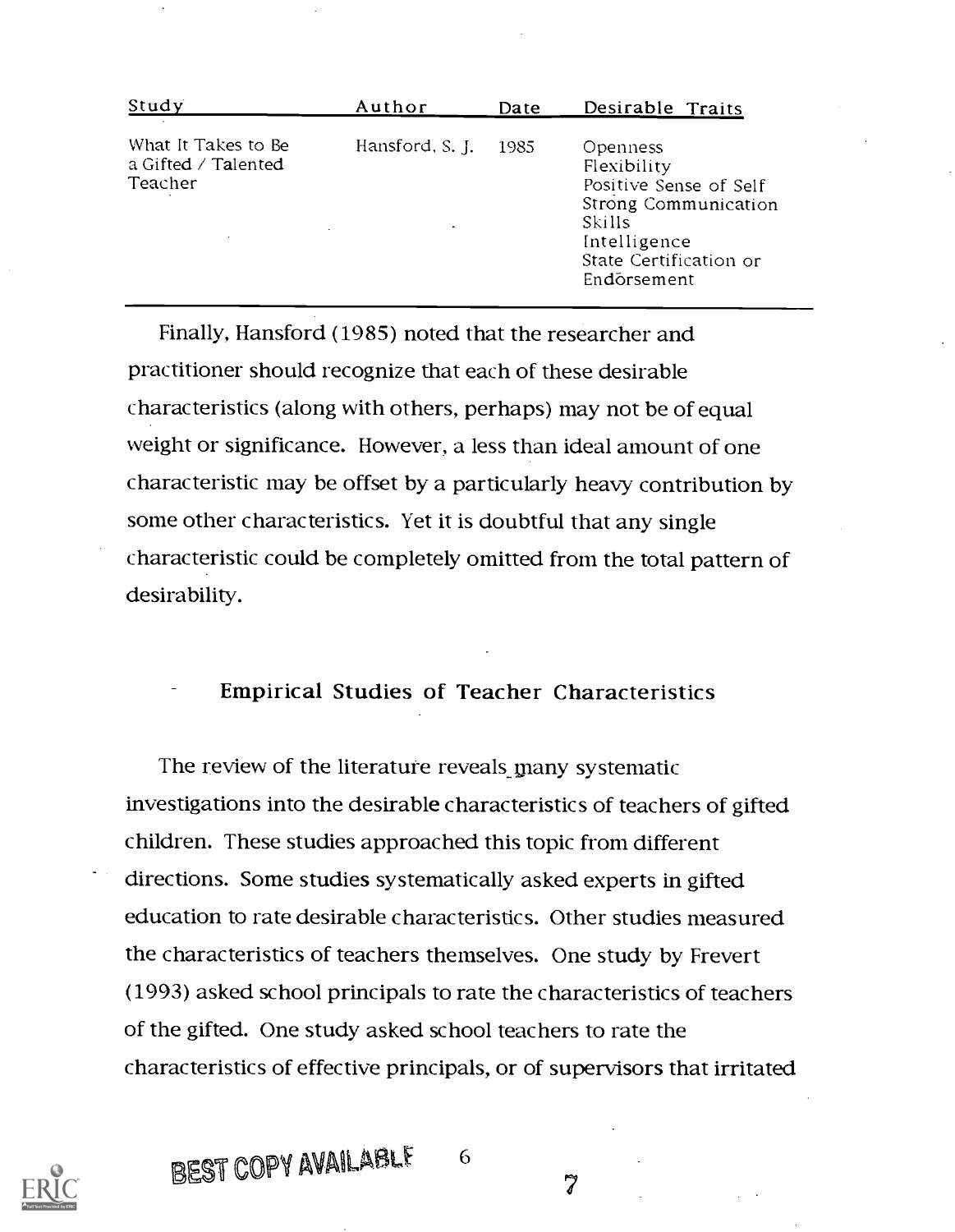them. However, no studies were found that asked teachers to rate other teachers and identify the characteristics that create effective teachers of the gifted.

The research further indicates that training and experience are positive influences on the effectiveness of teachers of the gifted. For example, Weiner and O'Shea (1963) discovered that positive attitudes of teachers towards gifted learners increased if the teachers had even one course in the education of the gifted. In addition, Orenstein (1984) found that school districts providing continuous training for their teachers were identified as having the most effective gifted programs. Davis and Rimm (1985) asserted that indifferent teachers can become more receptive to gifted programs when exposed to issues in gifted education.

The review of literature shows several empirical investigations into the teaching behavior and the professional and personal characteristics of teachers of the gifted. Empirical studies of the characteristics of teachers are listed in chronological order in Table 2. Following the table are more detailed explanations of the actual studies.



7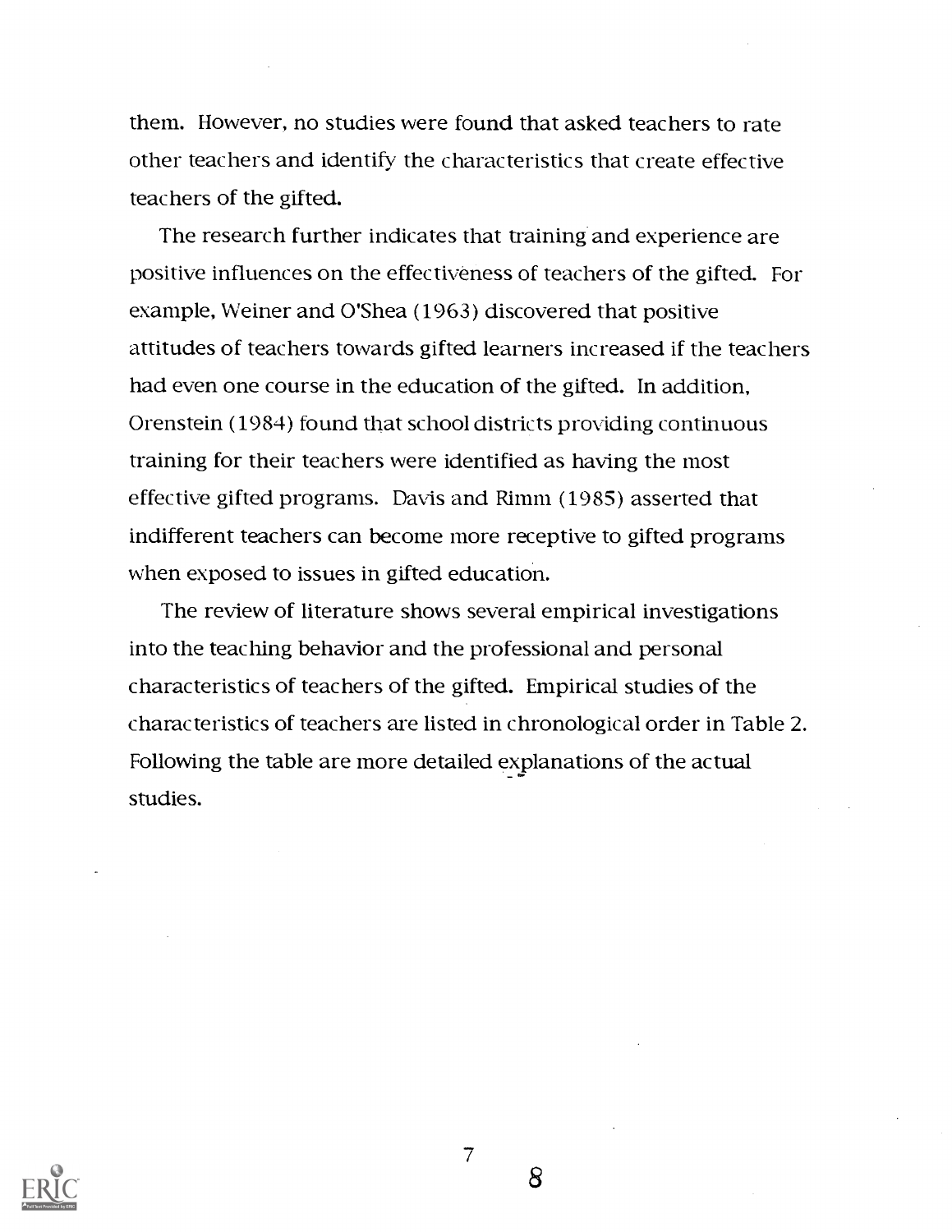# TABLE 2 Empirical Studies of Professional, Personal and Teaching Behavior Characteristics of Teachers of the Gifted

 $\sim 10^{-1}$ 

| Author                                |      | Date Sample                    | Instrument                                        | Results                                                                                                                                                                                                                              |
|---------------------------------------|------|--------------------------------|---------------------------------------------------|--------------------------------------------------------------------------------------------------------------------------------------------------------------------------------------------------------------------------------------|
| J. Renzulli                           | 1968 | 21 expert<br>Judges            | Delphi Technique<br>Rank Order List               | The Teacher<br>The Curriculum<br><b>Student Selection Procedures</b><br>Philosophy and Objectives<br><b>Staff Orientation</b><br><b>Evaluation Plan</b><br>Administrative<br>Responsibility                                          |
| A. Dorhout                            | 1983 | 110 teachers                   | Preferred<br>Instructor<br>Scale<br>Continuum     | Cognitive Intellectual Attributes<br>Personal Social Attributes<br>Displayed on an Attributes<br>Continuum                                                                                                                           |
| D. Maddux,<br>I. Samples-<br>Lachman  | 1985 | 98 gifted<br>children          | SPOT Scale                                        | Personal-Social<br>Cognitive<br>Classroom Management                                                                                                                                                                                 |
| B. Ferrel,<br>M. Kress,<br>& J. Croft | 1988 | 76 teachers                    | Interviews                                        | Mission<br>Empathy<br>Rapport / Drive<br>Individualized Perception<br>Listening<br>Investment<br>Input Drive<br>Activation<br>Innovation<br>Gestalt<br>Objectivity<br>Focus                                                          |
| R. Wendel &<br>S. Heiser              |      | 1989 3 teachers<br>73 students | 3 Ethnographic<br>Teacher Opinionaires Enthusiasm | Sense of Humor<br>Creativity<br>Care for Gifted Student<br>Respect for Gifted Student<br><b>High Expectations</b><br>Flexibility<br>Teacher Intelligence<br>Close Physical Presence<br>Use of Probing Questions<br>(Table Continues) |



**Committee**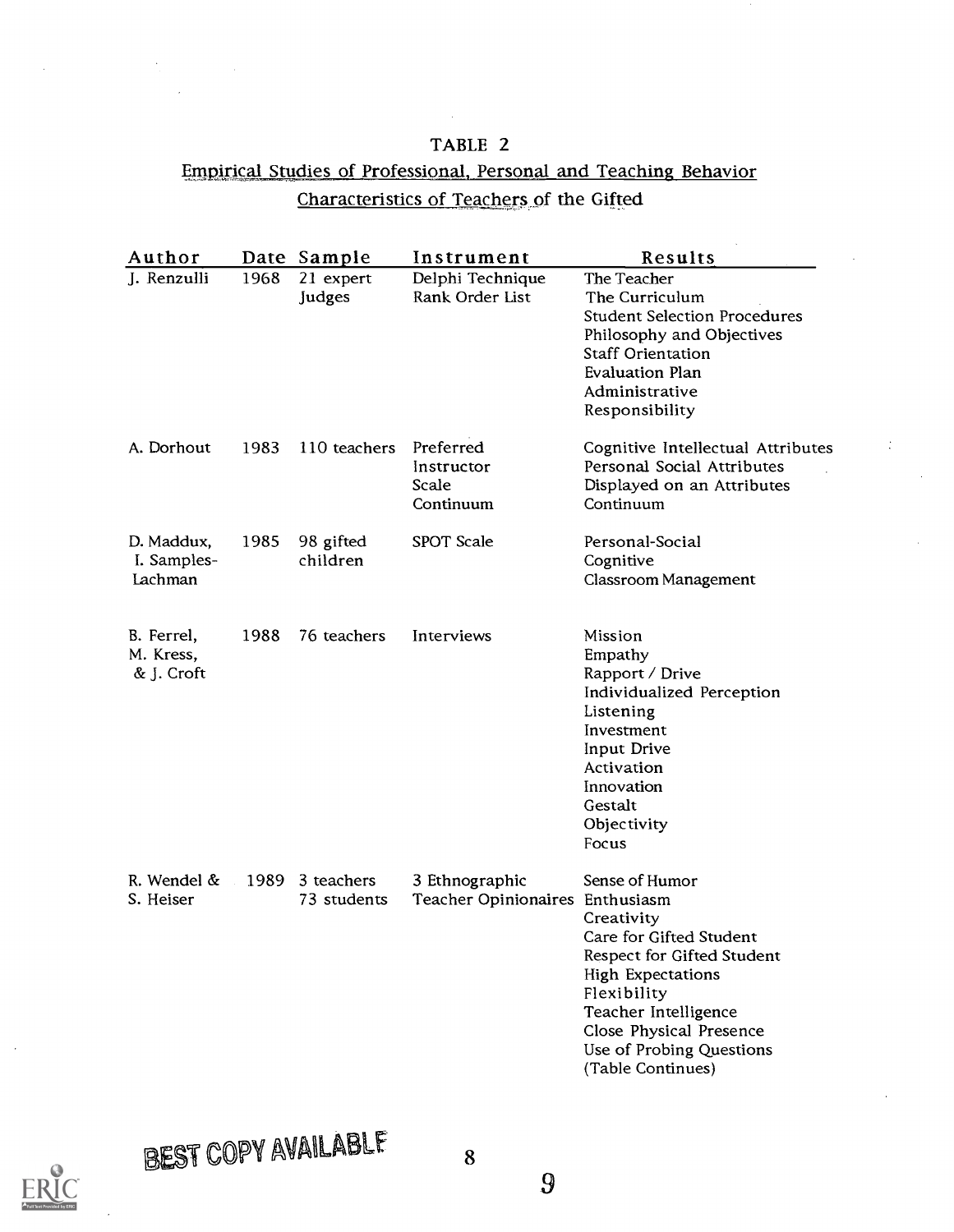| Author                             |      | Date Sample                | Instrument                                         | Results                                                                                                                                                                                                                                                                                                                                                                                                                   |
|------------------------------------|------|----------------------------|----------------------------------------------------|---------------------------------------------------------------------------------------------------------------------------------------------------------------------------------------------------------------------------------------------------------------------------------------------------------------------------------------------------------------------------------------------------------------------------|
| M. Whitlock,<br>J. DuCette         | 1989 | 10 teachers                | Interviews<br>from each<br>group of teachers       | Enthusiasm<br>Personal Flexibility<br>Self-Confidence<br>Empathy<br>Openness<br><b>Motivating Students</b><br>Facilitator Role<br><b>Building Program Support</b><br>Advocacy<br>Applying Knowledge<br>Achlevement Orientation<br>Commitment                                                                                                                                                                              |
| R. Crammer                         | 1991 | 29 experts<br>in the field | Delphi Technique<br>Rank Order List                | Curriculum<br>Identification<br>Teacher Selection & Training<br>Special Populations<br>Program Goals<br>Definition of Gifted                                                                                                                                                                                                                                                                                              |
| H. Dangle,<br>J. Walker &          | 1991 | 97 Teachers                | Survey of 30<br>of the Gifted &<br><b>Teachers</b> | Never Compliments Teaching<br>Not Understanding Teaching G/T<br>Made to Feel Inferior<br>Inconsistency<br>Wastes Teachers' Time                                                                                                                                                                                                                                                                                           |
| R. Copenhaver 1992<br>D. Mc Intyre |      | 85 Teachers                | Open-Ended<br>Questionnaire                        | Teachers of gifted need<br>more grade specific<br>preservice and inservice<br>course work and<br>involvement with gifted<br>students.                                                                                                                                                                                                                                                                                     |
| A. Frevert                         | 1993 | 51 Principals Three Round  | Delphi Technique                                   | Inspires critical thinking<br>Teach at higher Cognitive Level<br>Ask high level questions<br>Promotes creative &<br>divergent thinking<br>Activities that stimulate<br>higher level<br>Encourages students<br>to be learners<br>Motivates children<br>Able to be flexible<br>Nurtures questions<br>Accepts diverse answers<br>Generates high<br>level discussion<br>Encourages students to take risk<br>(Table Continues) |

 $\frac{1}{2}$ 



 $\sim$ 

 $\sim 10^4$ 

 $\ddot{\phantom{0}}$ 

BEST COPY AVAILABLE

to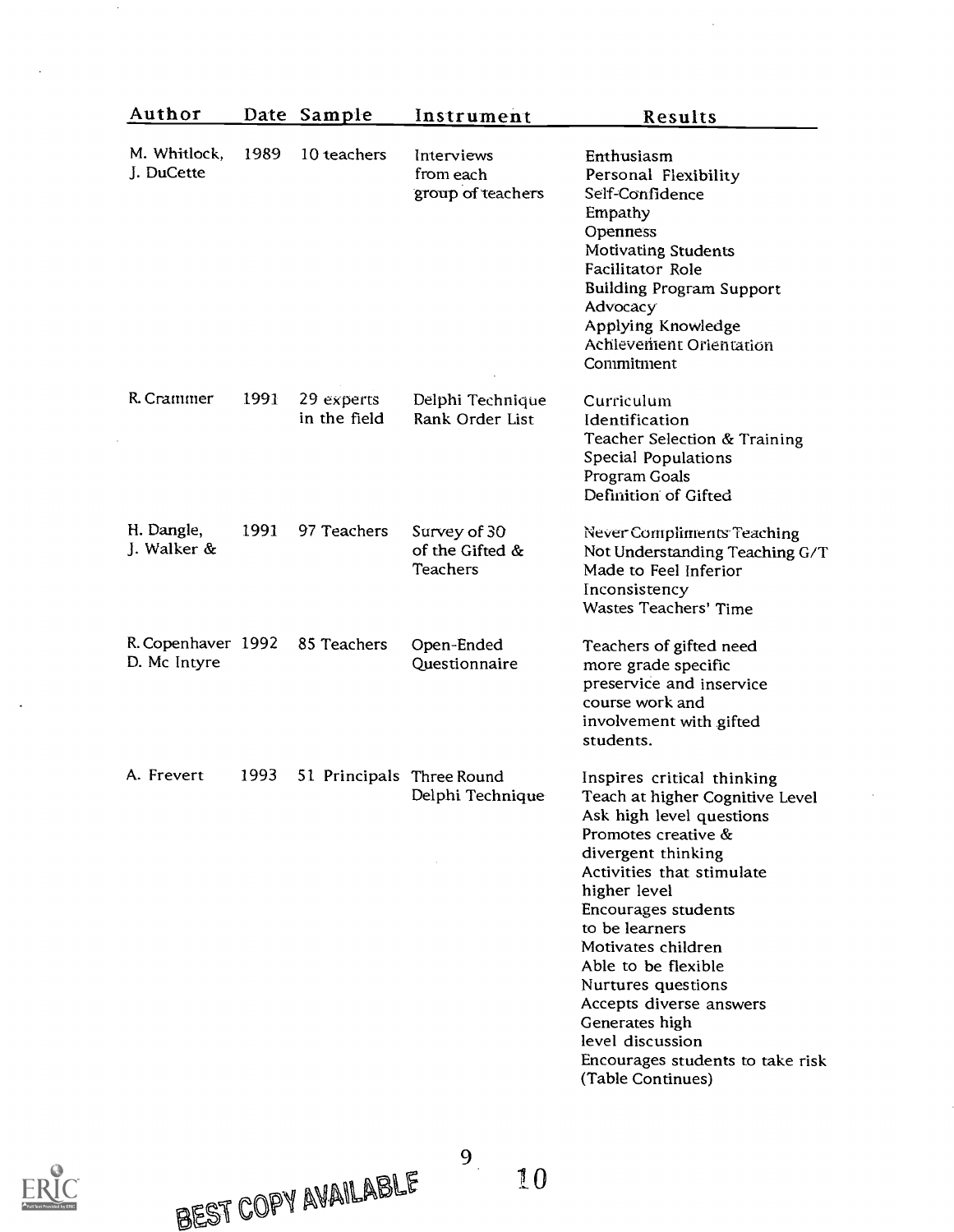| Author | Date Sample | Instrument | Results                        |
|--------|-------------|------------|--------------------------------|
|        |             |            | Extends student thinking       |
|        |             |            | High level of student          |
|        |             |            | involvement                    |
|        |             |            | Fluent use of questioning      |
|        |             |            | strategies                     |
|        |             |            | A facilitator for learning     |
|        |             |            | Treats students fairly openly  |
|        |             |            | Accommodates student           |
|        |             |            | differences                    |
|        |             |            | Allows freedom to work,        |
|        |             |            | learn, progress                |
|        |             |            | Instruction is                 |
|        |             |            | interdisciplinary              |
|        |             |            | Positive rapport with children |
|        |             |            | Capitalizes on opportunities   |
|        |             |            | for learning                   |
|        |             |            | Makes work relevant            |
|        |             |            | Presents challenging           |
|        |             |            | materials                      |

As noted in Table 2, a study by Renzulli (1968) using the Delphi technique was undertaken to determine which features and characteristics of programs for the gifted are considered by authorities in the field to be the most necessary and sufficient for comprehensive programming. The purpose of the study was to isolate, through systematic procedures, a basic core of key features that could be used for program development and evaluation. The concept of key features represents an essential part of the rationale upon which this study was based. This concept holds that if the more essential features of a program are found to be present and operating in an excellent manner, then the probability of less critical features being present is high. The procedure of this study consisted of selecting a panel of 21 expert judges and then asking each of them to develop a list of general features and processes which represented various identifiable dimensions of programs for the gifted. This list



BEST COPY AVAILABLE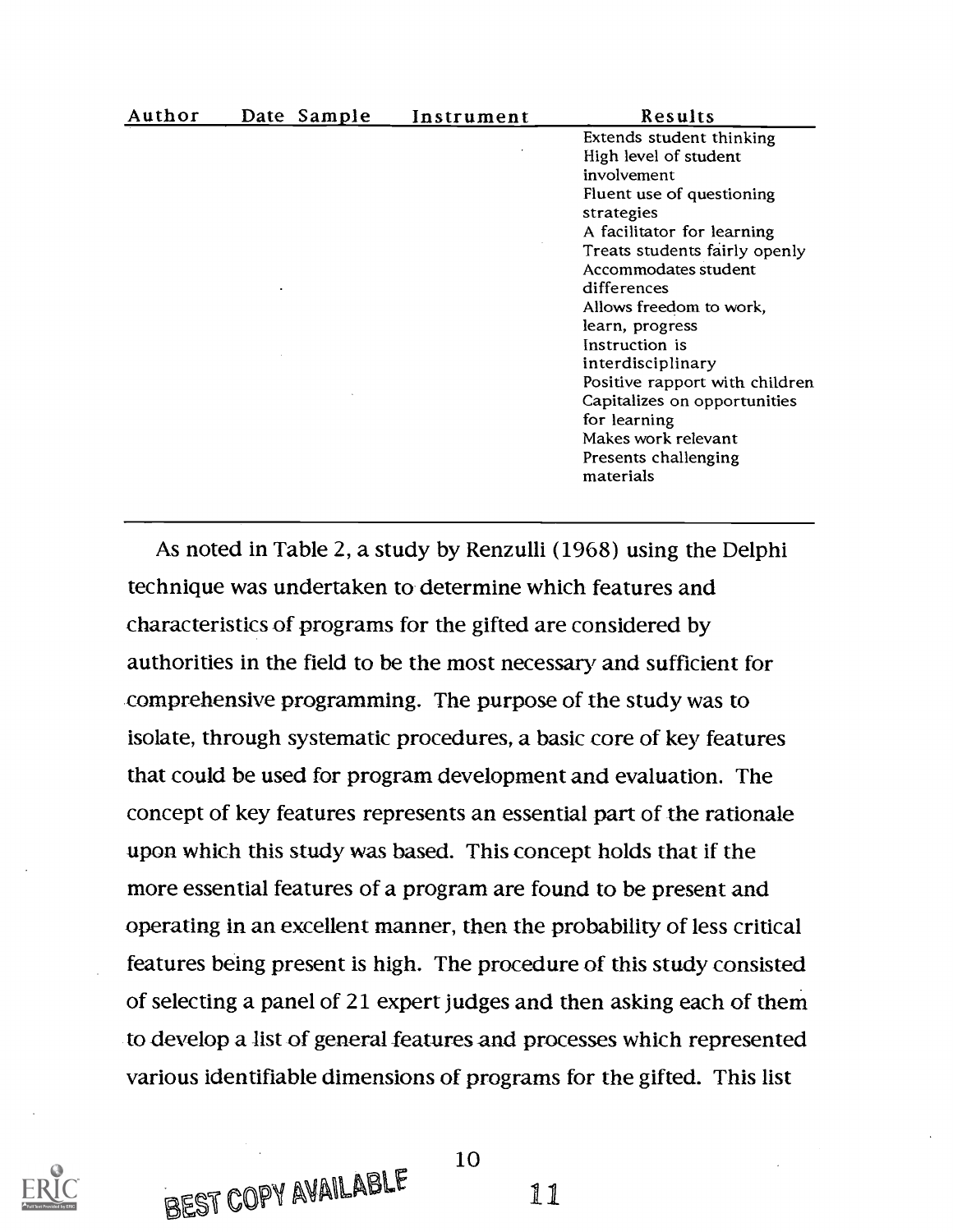was then compiled and resubmitted to the panel, who were asked to rank in order of importance those features they considered to be the most necessary for a worthy gifted program. The result of this inquiry was tabulated by means of a pooled frequency rating technique based upon the most popular method of assigning to the most frequently chosen response the rank of number one.

Renzulli's effort was aimed at providing a sound rationale for decision making to persons who are involved in various aspects of programming for the gifted. Seven features were considered to be relatively more essential than others and were designated as being key features of differential programs for the gifted. These features are (1) the teacher, (2) the curriculum, (3) student selection procedures, (4) a statement of philosophy and objectives, (5) staff orientation, (6) a plan of evaluation, and (7) administrative responsibility. Renzulli's study asserted that teachers of the gifted will have relatively greater demands made upon them by vigorous and imaginative young minds; therefore, special attention must be given to the selection and training of teachers for the gifted. Also, in order for any gifted program to succeed, staff orientation must be of a cooperative and supportive nature. The staff and teachers must have a sympathetic attitude toward special provisions for the gifted and a basic understanding of the theory and operation of a special program which would allow the program to reach its maximum effectiveness. In this study no information was given as to who the experts on the panel were or how they were selected and defined. In this study and the following studies, there was a general lack of



11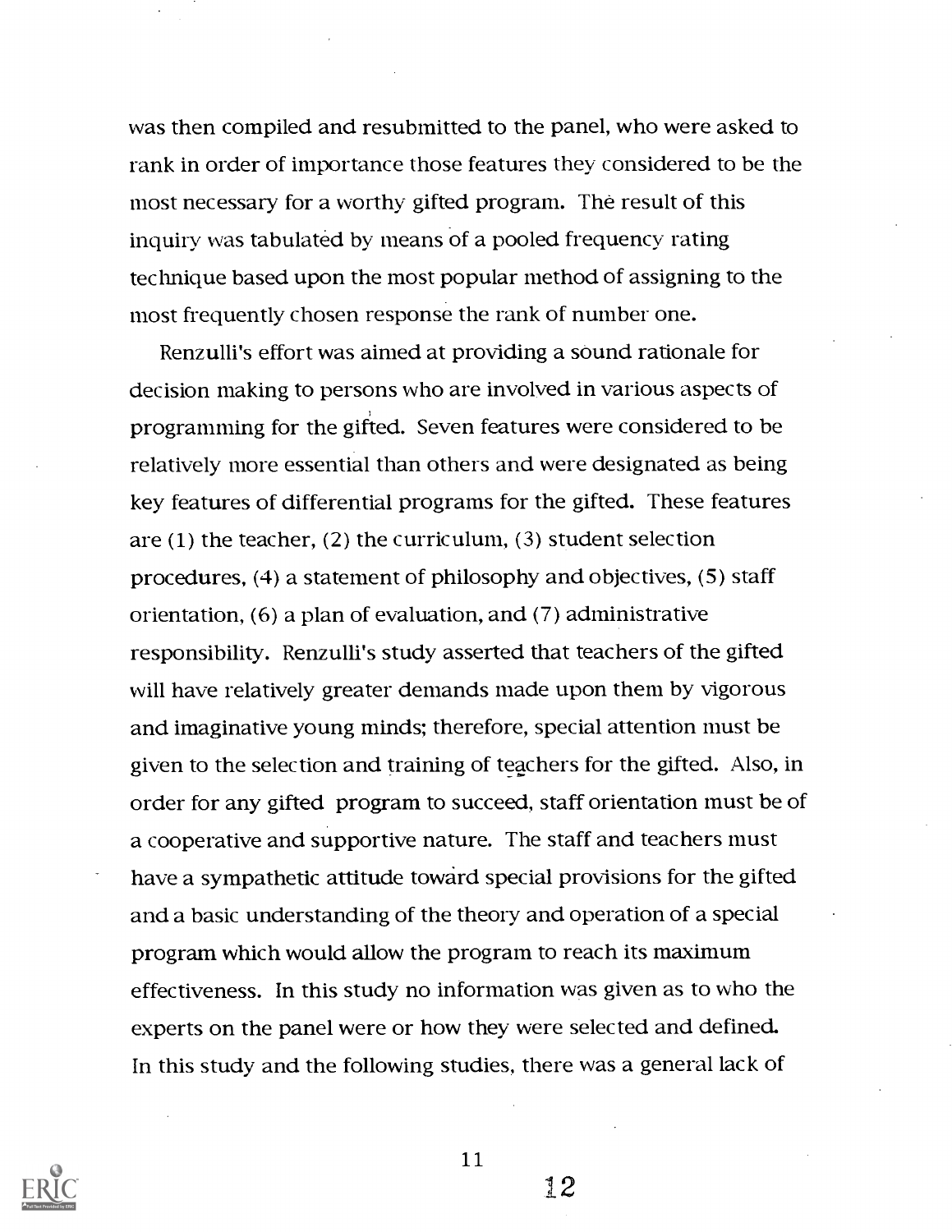participation of classroom teachers. Ironically, most of these studies have had a direct impact on the selection of teachers for the gifted.

Another study by Dorhout (1983) determined where, on a Displayed Attributes Continuum, the preferences of academically gifted elementary- and secondary students lie, and whether the teachers of this population possess accurate perceptions of their students' preferences. Two hundred seventy-nine randomly selected academically gifted students in grades 5 through 12 and 110 randomly selected teachers of the academically gifted were participants in this study. The Preferred Instructor Characteristic Scale (PIGS) was used to disclose the level of personal-social or cognitive-intellectual preference. The instrument consisted of 36 items, each containing two statements, one expressing a personalsocial teacher behavior, the other expressing a cognitive-intellectual teacher behavior.

The subjects, all students, involved in the study were asked to complete the PIGS, taking as much time as they needed. The scales were then collected and scored. The study did not include any information concerning the reliability or validity of the PIGS. However, upon analysis of the data, it was found that the teacher attributes preferred among academically gifted students were significantly different from teachers' perceptions of student preferences. The discrepancy between student preferences and teacher perceptions of student preferences may have been creating an atmosphere in the classroom that is not optimally conducive to learning. The data also reflected that teachers of the academically gifted secondary students needed to become aware of student



12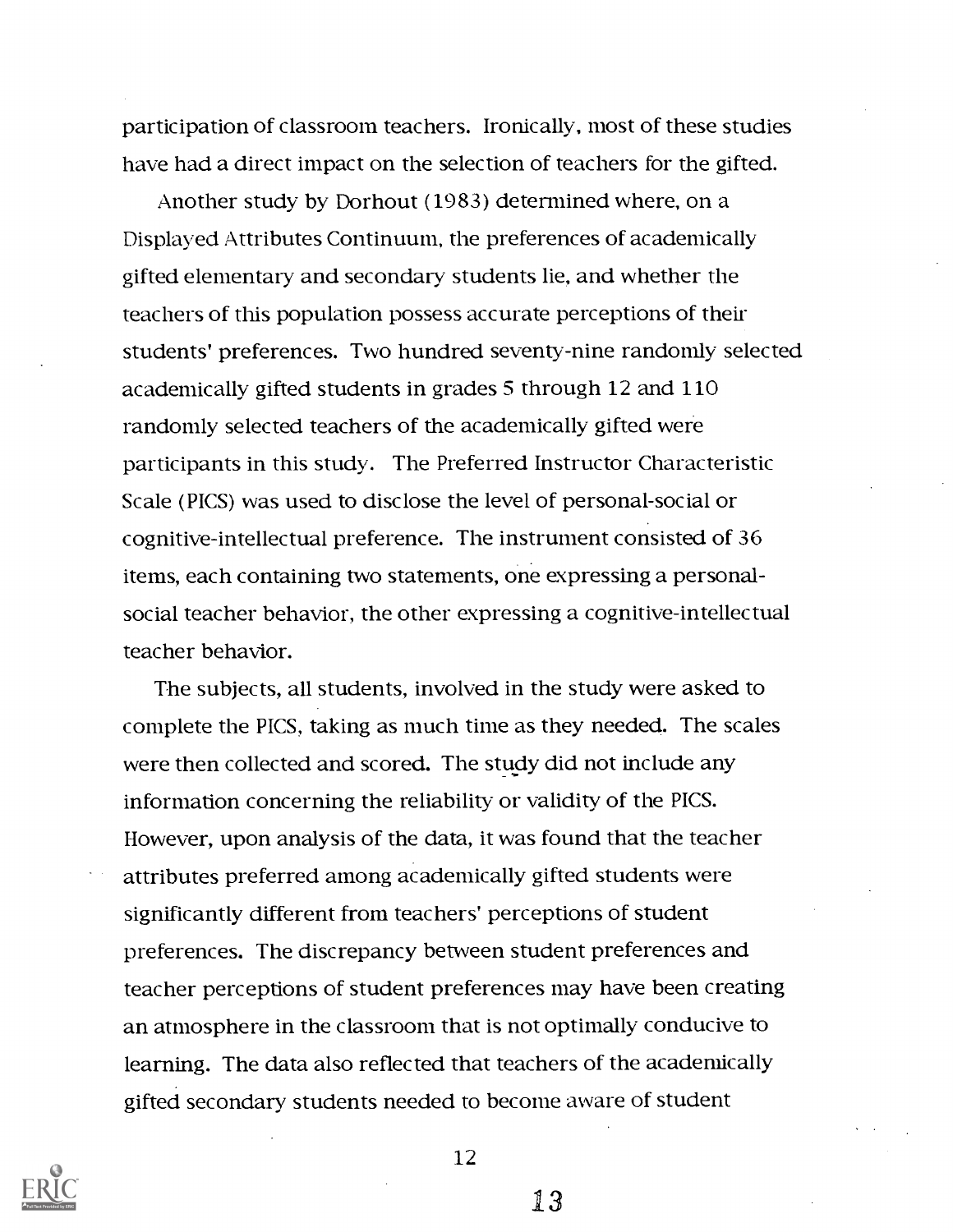preferences as a preliminary step in developing a personal-social and cognitive-intellectual balance which is more consistent with student preferences. This study included students, yet no classroom teachers were asked to participate.

Maddux, Samples-Lachmann and Cummings (1985) also did a study involving gifted students. Its purpose was to determine the preferences of a group of identified gifted children in the United States in regard to certain teacher characteristics. The study consisted of two groups of subjects. One group, 123 gifted junior high students, participated in the construction of the instrument. After the instrument was developed, it was administered to 98 gifted children in the seventh grade. Results from the study contradicted the results found by Milgram (1979). Whereas Milgram reported all students in the sample valued the domain of intelligence more highly than the other two domains of personal-social and classroom management, the later study revealed gifted students valued personal-social characteristics more than cognitive or classrooms-management variables. One point of agreement was that the gifted children in the higher IQgroup did value cognitive variables more than the lower IQ group.

Results of the 1985 study may have some tentative implications for preservice teachers and inservice teacher education in gifted and talented education. However, teachers were not included in the sample. In general, the gifted subjects in the study indicated they valued teacher characteristics from all three domains including friendliness, confidence in students, a sense of humor, knowledge of subject taught, imagination, the teaching of useful information, open



13

'4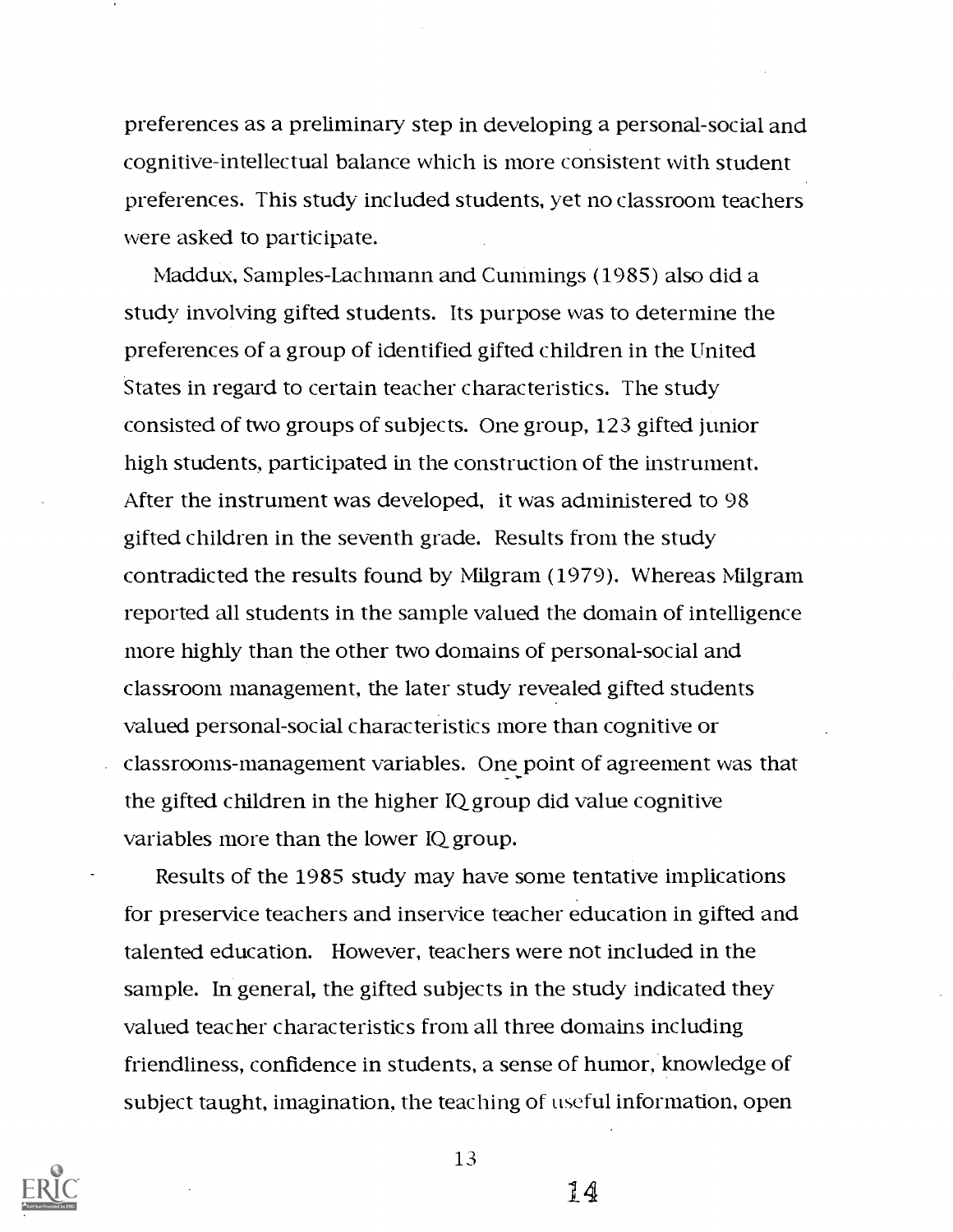class discussions, treatment of students as adults, and organized teaching.

In another study, Ferrell, Kress, and Croft (1988) looked at evaluation results from a gifted and talented program of a large urban school district in the southwest. One of the most frequent and persistent criticisms was quality of the program's teachers. Parents and students alike cited a lack of understanding for the needs of the gifted, as well as the inability to provide for these needs, as shortcomings of the teachers in the program. So their study was designed to explore the use of the Teacher Perceiver Interview (TPI) as a tool in the selection of teachers for the district's full day gifted program. The TPI is a structured interview consisting of 60 openended low stress questions taking approximately one hour to administer. The study used 76 teachers employed in a large urban school district's in the southwest. Thirty of the teachers were currently working in the districts full day program for gifted and talented, and the remaining 46 were working as classroom teachers in the district's regular academic setting.

In assessing the usefulness of the TPI as a tool to select teachers for the district's full day gifted program, two questions were addressed. First, how did these data relate to the characteristics of teachers of the gifted as reported in the literature and, second, did the instrument differentiate between teachers in the gifted program and teachers in the regular program? According to the discriminate analysis, six themes differentiated the two groups: Focus, Gestalt, Innovation, Mission, Rapport, Drive, and Investment. The most important of these three themes was Gestalt. According to the TPI, a



14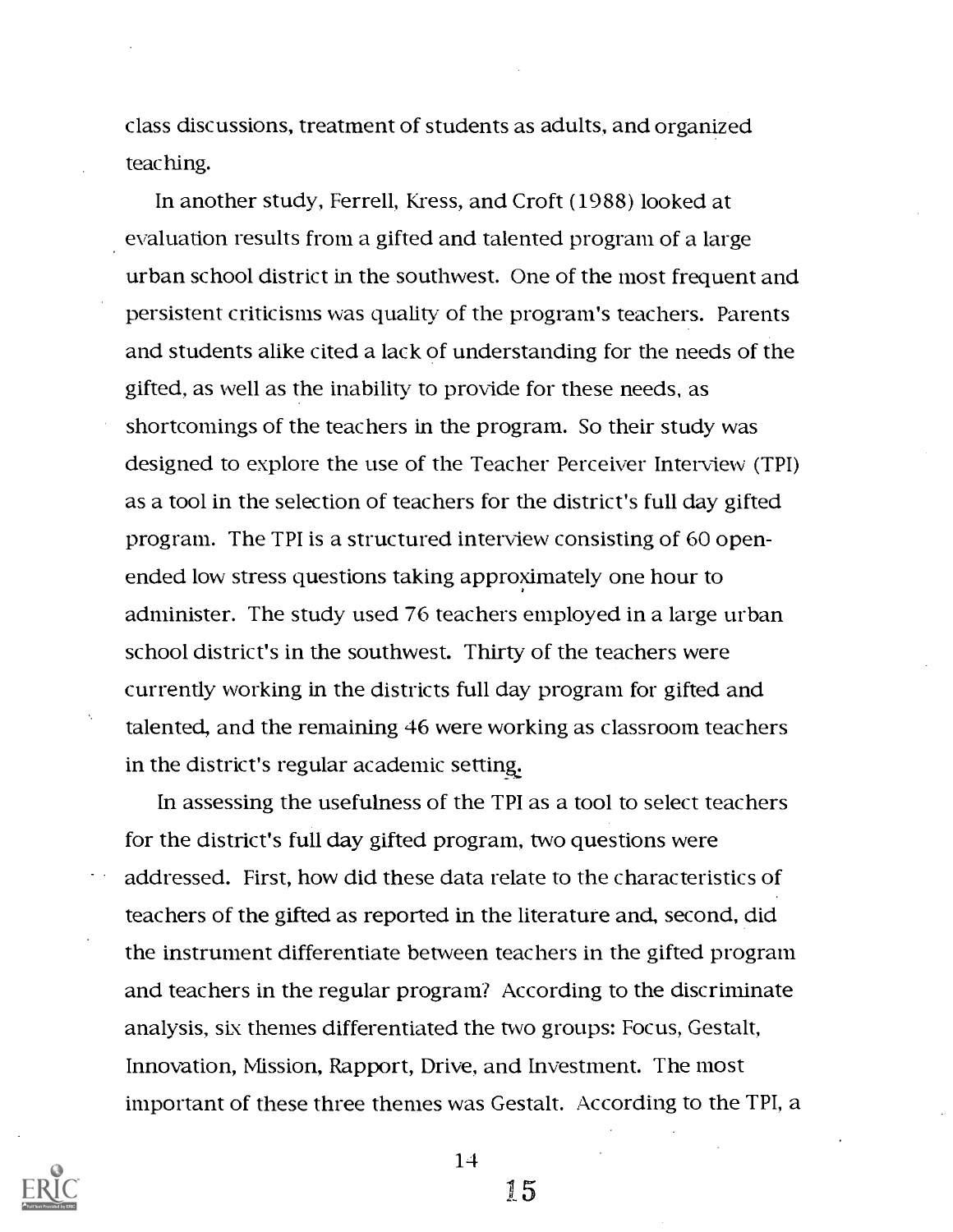teacher who is high in Gestalt has a high standard of achievement and tends toward perfectionism. Another difference separating the two groups was innovation. Teachers who scored high on Innovation not only used new approaches in their teaching, but also strived to develop creativity in their students. Gifted teachers also differed from regular teachers in the TPI theme Rapport. Gifted teachers in the sample appeared to relate well with the gifted child. The three remaining themes, Focus, Mission, and Investment, were not found in the characteristics of gifted teachers.

This 1988 study was a first step at an attempt to quantify the method of selecting teachers for the gifted program who will have a chance of succeeding in working with gifted children. It was also an attempt to empirically document what has been done in this area. However, the researchers did not include any information concerning the reliability or validity of the TPI, nor did they explain how the instrument was administered.

Wendel and Heiser (1989) designed a study to use a new methodology, ethnographic research, in determining which teacher characteristics demonstrated by teachers of gifted students are seen by students and professionals as most effective. Ethnographic research allows the researcher to observe and document interaction among the subjects in a natural setting and to draw conclusions about a culture based on those observations. This study determined which behavioral characteristics effective teachers of the gifted demonstrated, as recorded and analyzed on video tape and supplemented by a student opinionnaire. Principals at an urban,



15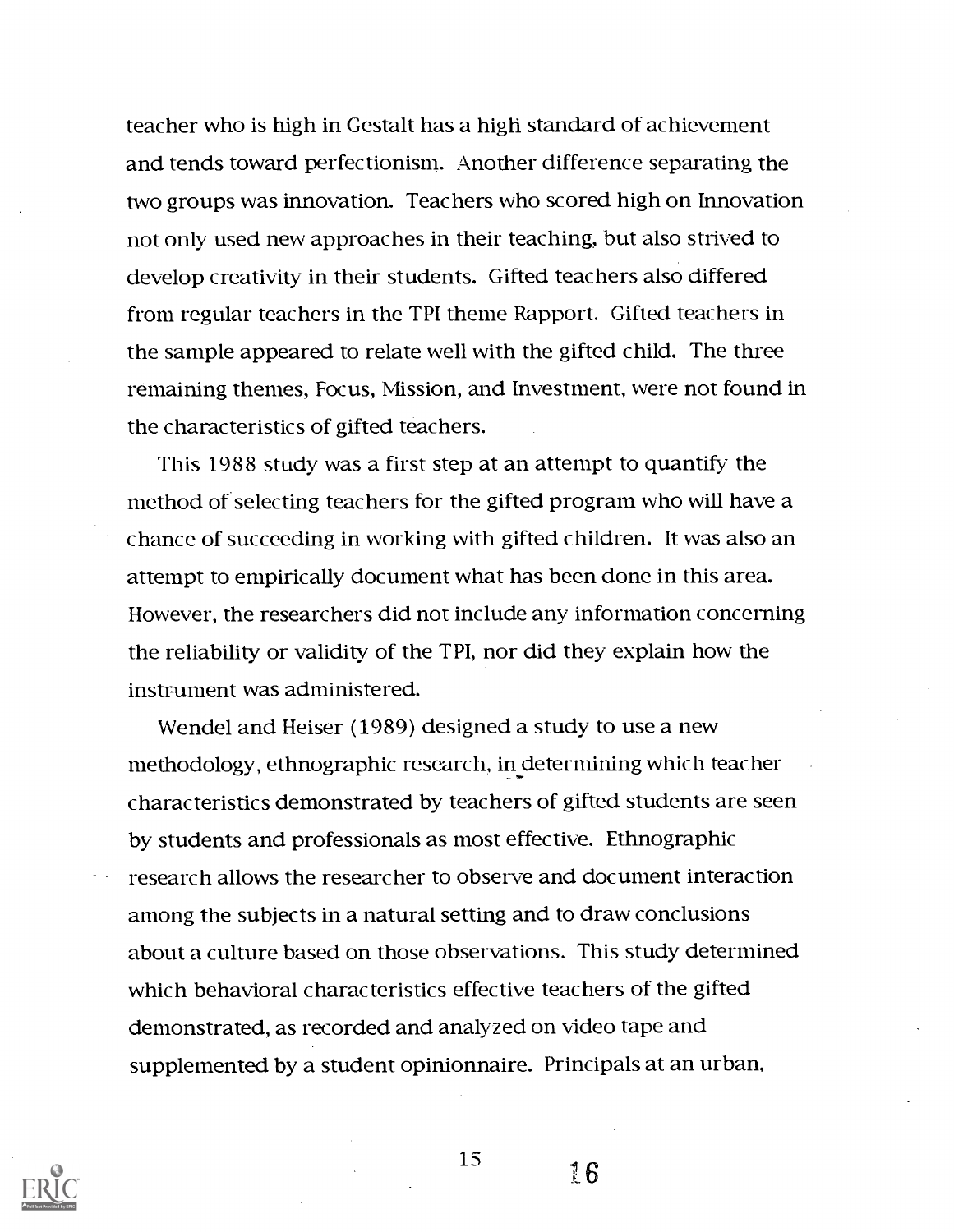rural and suburban school were asked to nominate their most effective junior high teachers of the gifted.

A teacher at each school was videotaped and a comparison was made of teacher behavior, as observed on video tape, with a list of ten desired behaviors derived from the literature. From this study, two new findings were demonstrated by all of the subject teachers that were not listed in the ten characteristics recognized to be desirable in effective teachers of the gifted. First, the teachers maintained a close physical presence to the students while frequently touching as they moved about the classroom. The second consistently observed characteristic was the use of probing questions to stimulate discussion and additional thought. The teachers rarely answered questions but through skillfully worded questioning encouraged the students to dig deeper to find the answer. Both of these behaviors were consistently exhibited by all of the subject teachers; therefore, these were deemed useful techniques for effective teachers of the gifted. However, in this study, the researchers make broad conclusions using only a very small sample size. Bias has to be a consideration in this study, since there was no randomization and the principal selected the one teacher from their school to be used in the study.

Whitlock and DuCette (1989) posed the question of whether a sample of elementary teachers of the gifted identified as outstanding differs from a sample of elementary teachers of the gifted identified as average. A secondary purpose of the study was to determine whether teachers' beliefs about essential characteristics of successful gifted education teachers corresponds to those characteristics found



16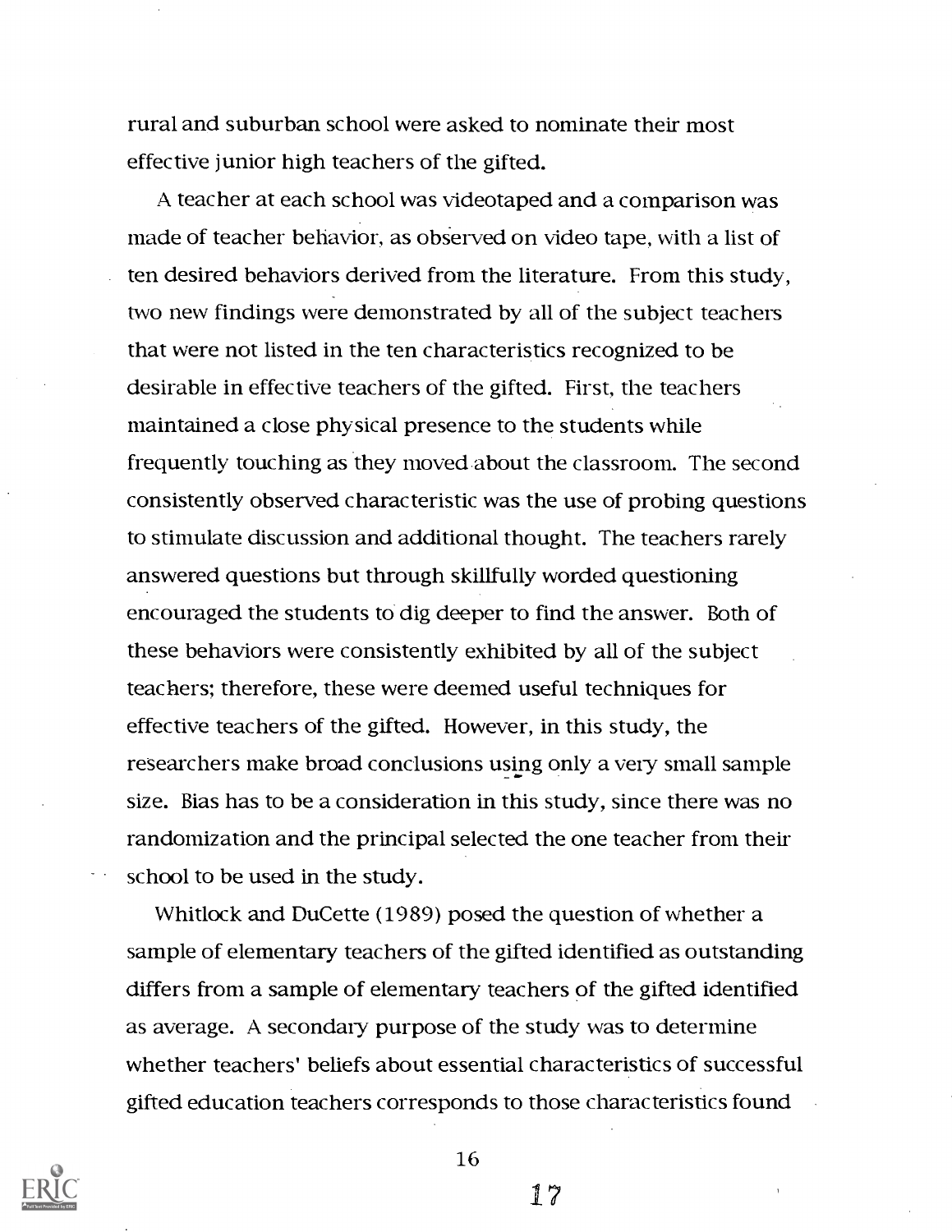in primary research. At the time of this study, the authors argued that the field of gifted education did not have a comprehensive, integrated, and useful model that characterized the superior gifted education teacher. So the purpose of this study was an attempt to provide such a model by using the job analysis technique that had not been employed in this area before. The first part of this study convened a resource panel that met the following criteria: (1) be an expert on gifted education, (2) have extensive knowledge of the available population of gifted education teachers, and (3) have been involved at some level in supervision and evaluation of teachers of the gifted. There were 13 people that met the requirements and constituted the panel. Ultimately this panel, devised a 63-item, 4 point Likert survey.

The results from the survey indicated 12 competencies of the outstanding teachers of the gifted: (1) enthusiasm, (2) personal flexibility, (3) self-confidence, (4) empathy, (5) openness, (6) motivating students, (7) facilitator role, (8) building program support, (9) advocacy, (10) applying knowledge, (11) achievement orientation, and (12) commitment. The results offer support for the idea that a method developed for job analysis can be useful in determining the characteristics of outstanding teachers of the gifted. Specifically, outstanding teachers of the gifted differed from average teachers in their enthusiasm, self-confidence, role as facilitator, ability to build program support, and commitment. Although many of these characteristics have been noted in other research, none of this research has been used in selecting the outstanding teachers. The authors also suggested that appropriate training activities might



17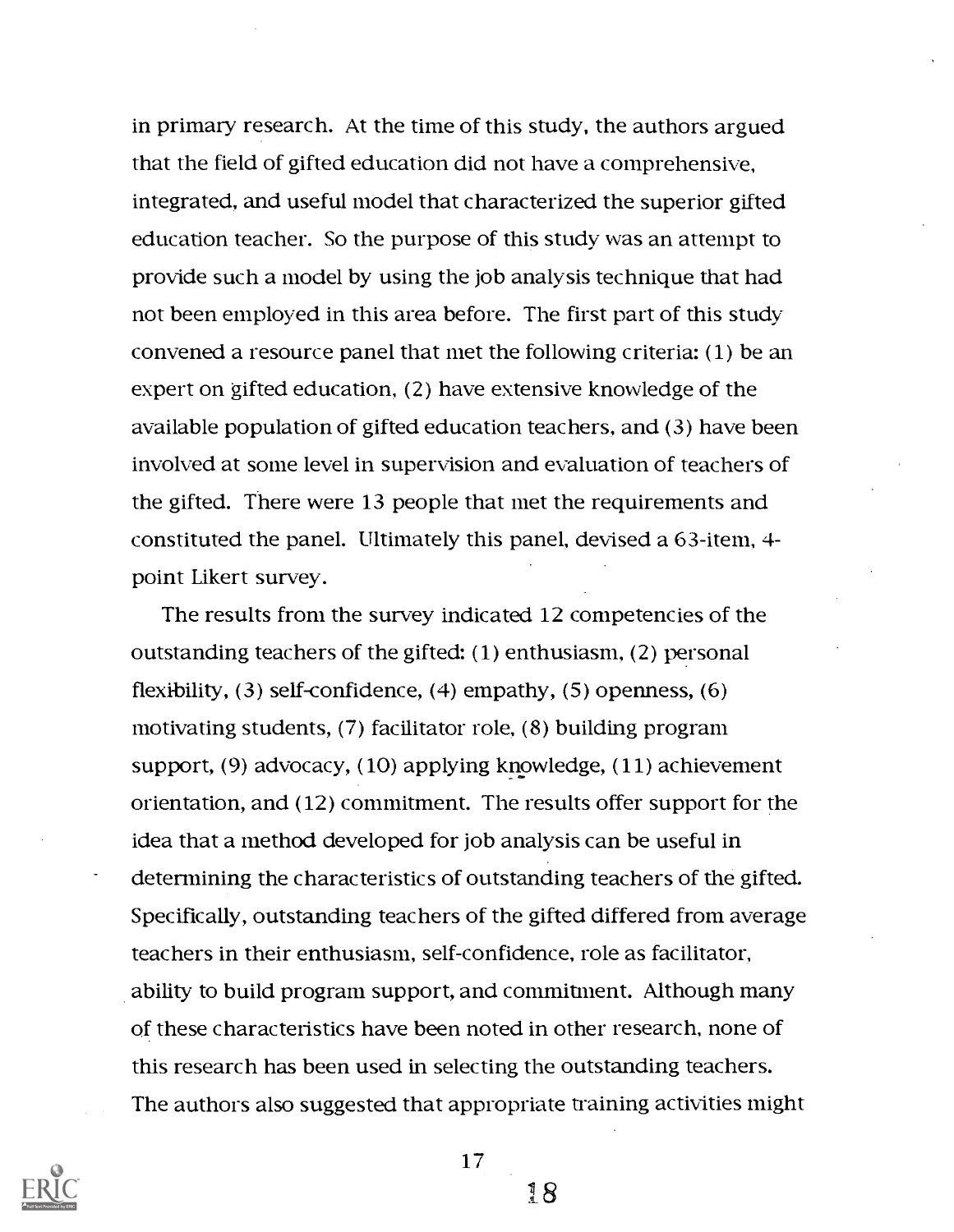help teachers of the gifted to develop skills for building program support and advocacy. This research further suggested that it had provided evidence that job analysis, which was developed and validated in an industrial setting, can expand and elaborate models developed in education.

A study by Crammer (1991) used the Delphi technique to identify issues in the education of gifted children in the United States. A panel of 29 experts in the field of gifted education responded to the following questions:

1. Which key issues are perceived by the panel of experts as being the most important?

2. Which of the issues deserves top priority?

3. On issues deemed most important, which action should be taken at the federal, state, and local levels?

4. What are the experts' definitions of the term "gifted"? The researcher gave no information concerning who was on the panel or how the panel was selected. However, the results of the study yielded six issues that were identified as critical. Question one resulted in 12 issues that were perceived as most important with the selection and training of teachers of the gifted at the top of the list. The results of question two, the selection and training of teachers of the gifted, ranked number 2 behind procedures for identifying children for programs. Questions three and four concerned themselves with very important issues that do not directly concern the purpose of this paper. However, Crammer's study found the following six issues most important: curriculum, teacher selection and training, special populations, program, goals. and definitions of



18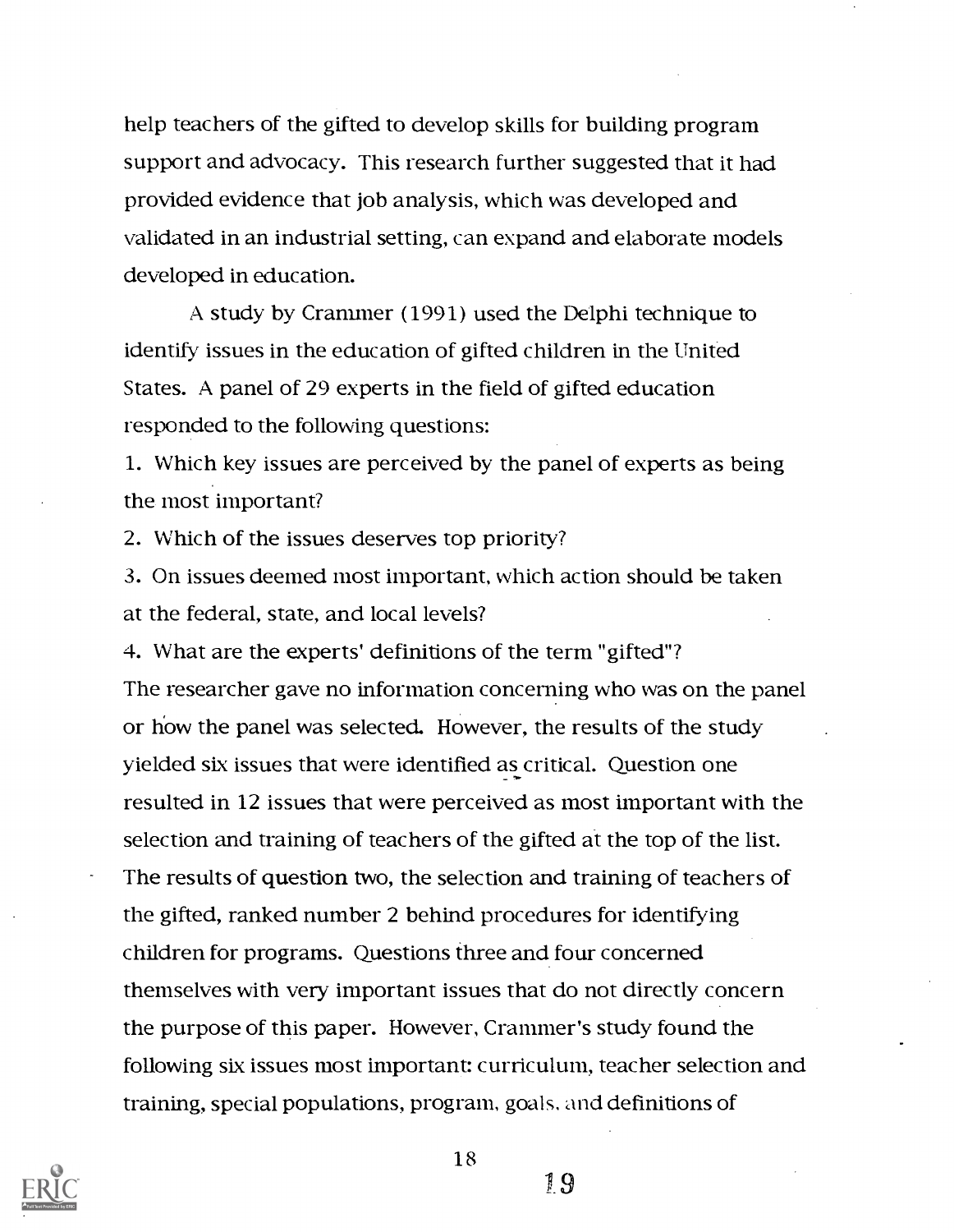"gifted." Considering the issue of teachers of the gifted, the study recommended mandatory certification of teachers for the gifted. In addition, the state level should establish standards for teacher training and certification, and teachers should be hired with credentials based on training and experience in gifted education. Furthermore, all teachers, whether teaching gifted or regular students, should have training in the needs and characteristics of gifted students.

Two other studies have examined the relationship between teachers and supervisors. A survey conducted by Dangle, Walker and Sloop (1991) indicated that the relationship between teachers and supervisors is an important aspect of instructional programs frequently overlooked in training and evaluating personnel. The need for supportive program supervision is one of the necessary elements in developing effective programs for gifted students. Darden (1981) reported the poor relationship between supervisors as a major reason for Georgia teachers leaving the classroom. The purpose of this investigation was to identify behaviors of supervisors (including principals, curriculum directors, coordinators, and special education directors) that may be irritating to teachers of the gifted. A survey of 97 teachers of the gifted was conducted in several suburban and rural Georgia school systems to access their perceptions regarding the supervisory behaviors teachers viewed as irritating. A comparison group of 79 regular class teachers was also surveyed. The survey asked respondents to select from a list of 30 the five supervisory behaviors they would find most irritating to them. The results of the five items selected showed there was no



19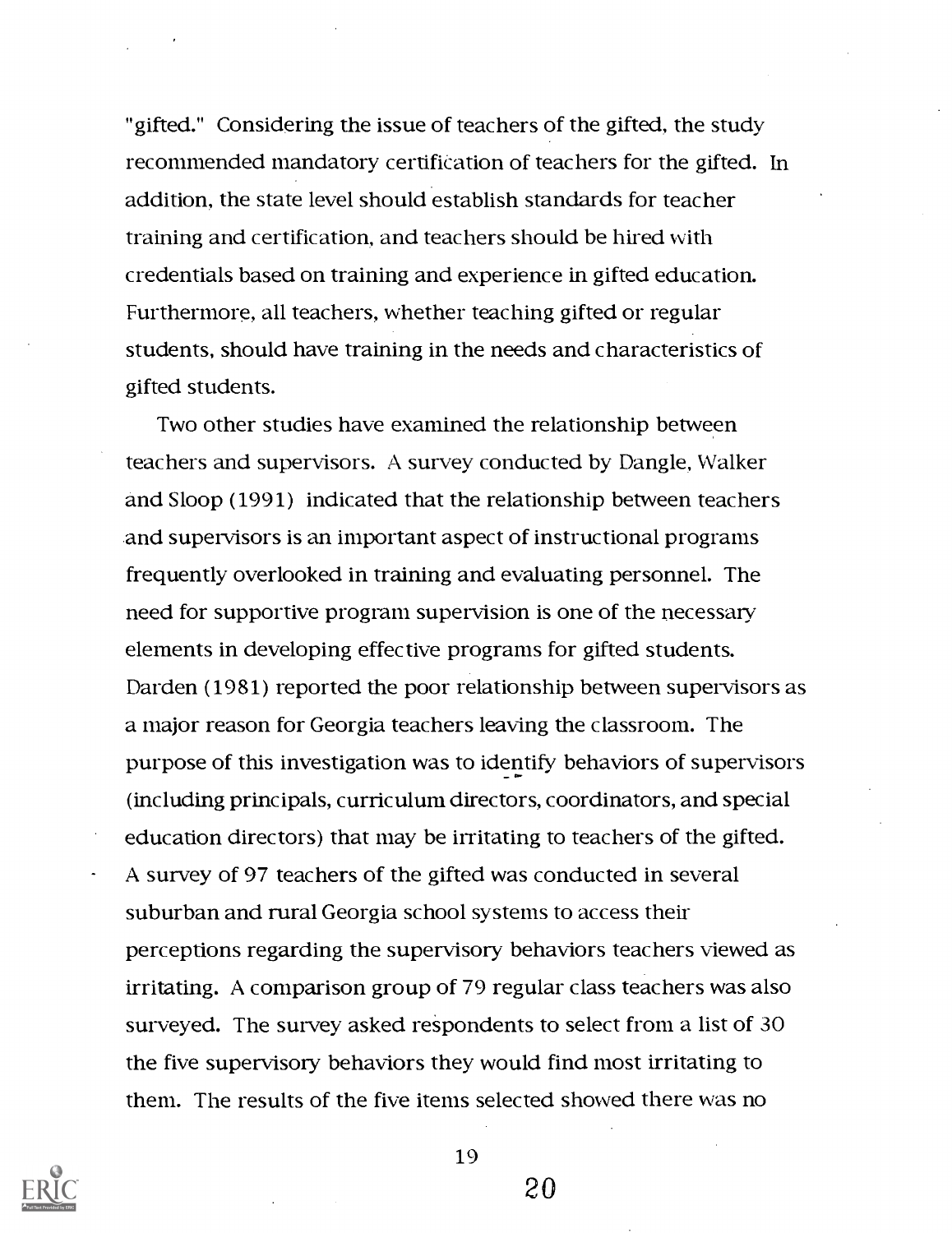significant difference between the proportions of responses given for the top five items by the gifted and regular class teachers. Each of the five most frequently selected items was analyzed using the Chisquared statistic to determine if there was any proportional difference (Chi-squared: 8.571;  $p = 73$ ). The number one reported irritating behavior by a supervisor for both groups was "Rarely or never compliments me on a job I think I've done well." The authors saw the high level of choosing these top five items as an indication of genuine concern that should be addressed by teacher trainers, supervisors, and teachers of the gifted themselves, since what affects the teacher also affects the students.

Besides concern over supervision, researchers have questioned the training and experience of teachers of the gifted. Copenhaver and Mc Intyre (1992) did a study to determine if the number of gifted education courses a teacher has taken and the years of experience teaching gifted children are related to teachers' perceptions of the characteristics of gifted children. They asked 85 elementary and secondary teachers to complete an open -ended questionnaire. The researchers condensed the teachers' 392 responses into 17 categories and ranked them. The intent of this study was to add to the body of knowledge base about teachers of gifted and talented students by assessing a group of teachers' perceptions of such students' characteristics. The researchers followed an open-ended process to determine if grade level taught, years of teaching gifted and talented students, and/or the number of courses/workshops taken was related to those perceptions. This study identified significant differences between teachers who were experienced gifted education



21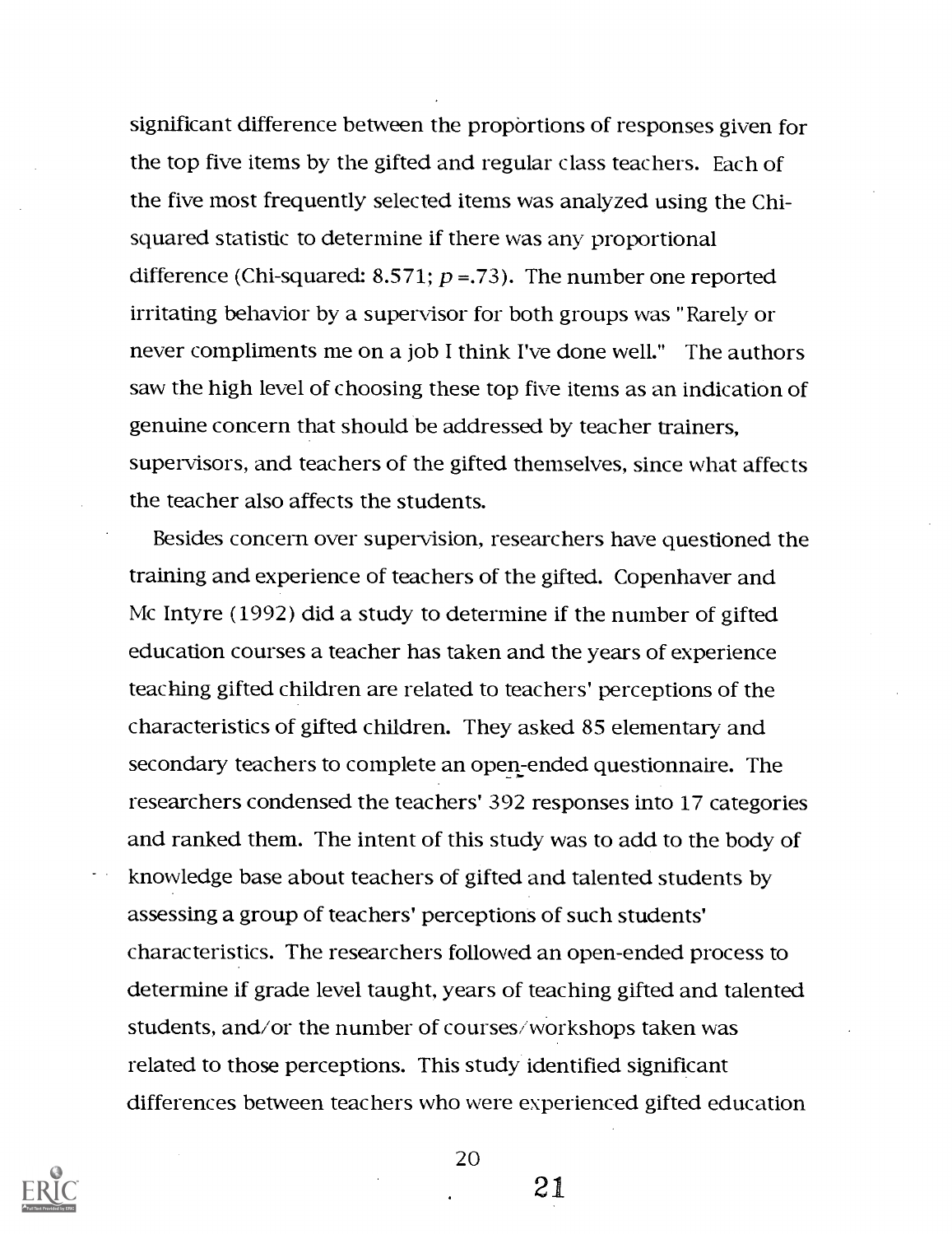teachers and those who were not. Although the reasons for some of the differences identified in this study are not clear and require further study, those perceptual differences identified in this study appear to be related as well to grade level taught and whether teachers have taken courses or workshops on gifted education.

One difference was the identification of negative characteristics. The rate of negative characteristics identified fluctuated with years of experience teaching gifted students. The researchers gave two possible reasons for this difference. First, experienced gifted education teachers recognize negative characteristics of gifted pupils as manifestations of frustration and, second, the difference can be partially attributed to grade level taught. Elementary teachers identified more negative characteristics than secondary teachers. The next characteristic the authors found noteworthy was the extensive vocabulary a gifted child seems to have. An extensive vocabulary would be more noticeable in a heterogeneous elementary classroom than in a homogeneous grouping. Teachers having more course work would recognize it as a characteristic of gifted students rather than as the behavior of a "show-off' or an intellectual threat to the teacher.

The implications of the findings and speculations are at least threefold. First, this study confirms the findings of Orenstein (1984) and Davis and Rimm (1985) and suggests that if teachers are to be effective, they need course work and involvement with gifted and talented students prior to teaching them in the mainstream placements or special programs. The second implication is that such course work //workshops should be designed to help teachers



21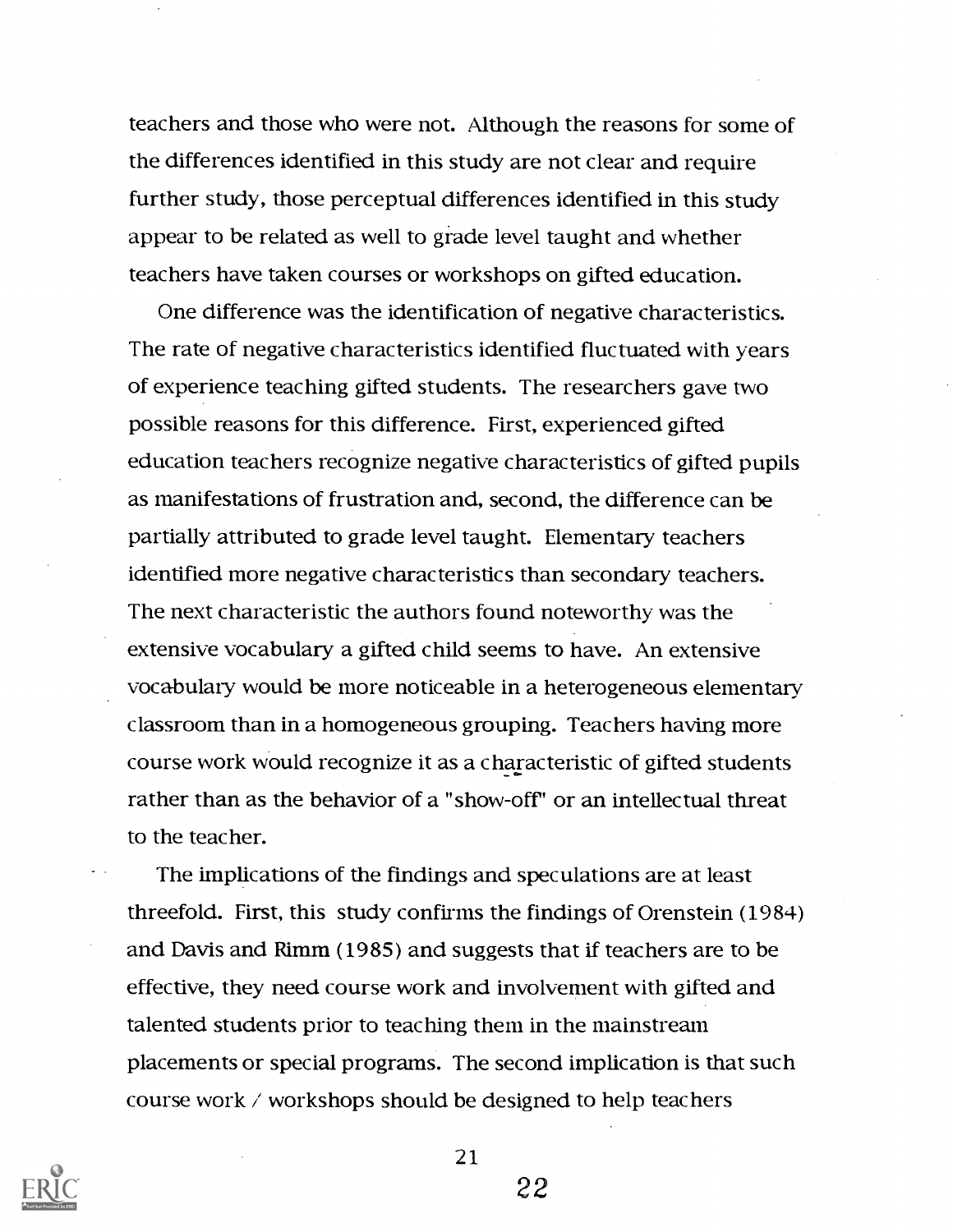convert negative impressions of potentially gifted and talented students into a more appropriate understanding of such characteristics. Finally, recognizing the cognitive, affective, and psychomotor development differences of gifted students, preservice and inservice teacher educators should conduct more grade level specific research. These efforts should include grade level specific teacher education components to help teachers and administrators to effectively identify the unique characteristics of gifted and talented students at each level of schooling.

Recently, another Delphi study was done by Frevert (1993). The purpose of this study was to identify the most important personal characteristics and teaching behaviors of teachers of the gifted as rated by 51 Texas elementary school principals. The study identified 19 behaviors with "Inspires critical thinking" (p. 90) as being the most important behavior. The investigation used a three-round Delphi technique, starting with 51 participants and concluding with only 24 participants to complete the study. Unfortunately, this study only elicited responses from elementary principals, leaving out secondary education principals and all teachers.

#### Evaluative Summary of the Literature

All of the studies into the characteristics of teachers of the gifted had one goal in common: to isolate desirable characteristics. The authors of these studies surveyed various groups or used standardized instruments to measure teacher characteristics directly. However, these studies used very little teacher input, if any at all.



22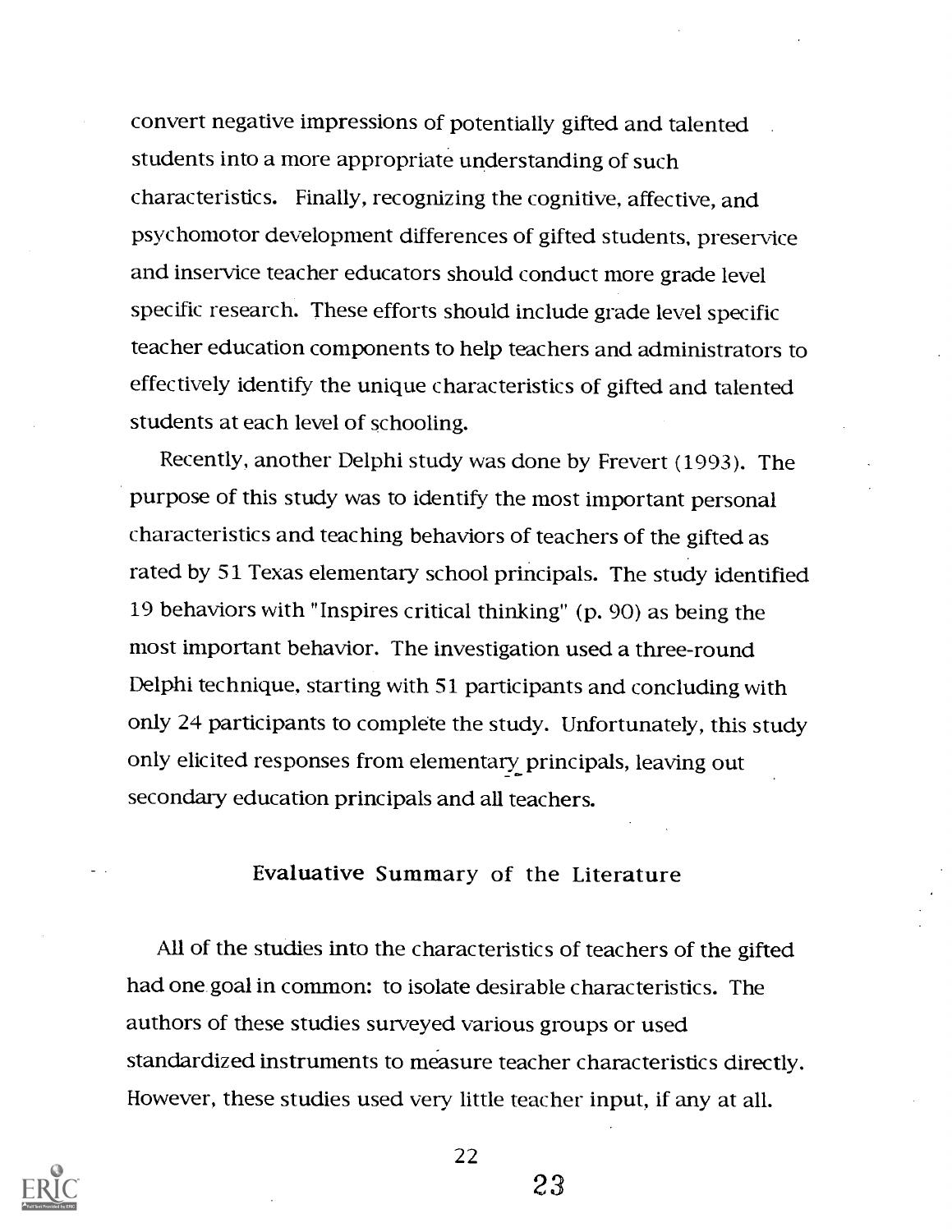Bishop (1975) and Whitlock and DuCette (1989) agreed that the research and literature have shown that the teacher has the most significant influence on gifted learners. Yet little is known about the desirable characteristics distinguishing teachers of the gifted from one another. Successful teachers of the gifted have been found to exhibit characteristics that differ from those of teachers who have not been labeled successful. These researchers reported that intelligence, enthusiasm, achievement, drive, preference for teaching gifted children, self-confidence, businesslike teaching behaviors, and promotion of student independence are among the characteristics that distinguish many teachers of the gifted.

Many experts and researchers have investigated the distinctive characteristics of teachers of the gifted. Bishop (1975) found that successful teachers of the gifted differed.significantly from teachers of the nongifted. Some of these differences are in areas such as intelligence, self-confidence, need for high level of achievement, and preference for teaching bright youngsters. Ferrell et al. (1988) found that teachers of the gifted have characteristics that distinguish them from teachers of nongifted students. Then Crammer (1991) found that teachers of gifted or regular students should have training in the needs and characteristics of gifted students.

Research has taken a variety of approaches to reach the goal of isolating desirable characteristics for teachers of the gifted. Some researchers determined that the desired characteristics would be apparent by looking at the characteristics of high performing current job holders using a model from industry. Others compared groups of teachers, teachers of the gifted to teachers of the nongifted. Other



23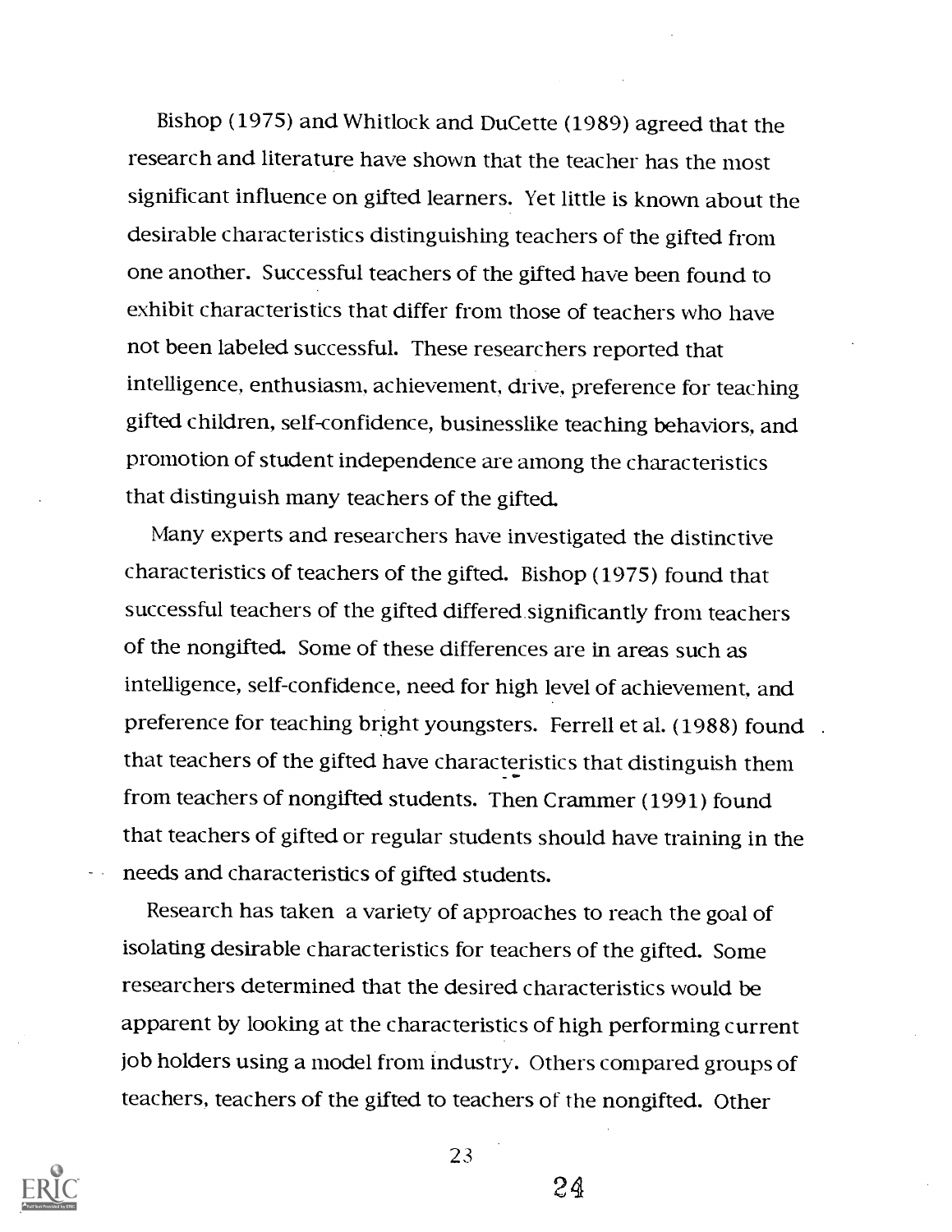empirical studies attempted to isolate the tasks or competencies expected in the performance of teachers with desired characteristics. Several studies have examined only the broader domains of personal characteristics and cognitive characteristics to establish which category of characteristics is preferred. Only one study has purported to compare student outcomes to teacher characteristics. One of the studies asked building principals or coordinators charged with hiring and evaluating teachers of the gifted to rate the characteristics they believe to be desirable.

This review of the literature indicates that there is some consensus about the particular characteristics of teachers of the gifted, yet no single instrument appears adequate to reduce the number of possible teacher characteristics to a reasonable number that would be useful to educators. This review also indicates that there is very little direct participation of the teacher in research that could have an effect upon them and their selection as teachers for the gifted.



24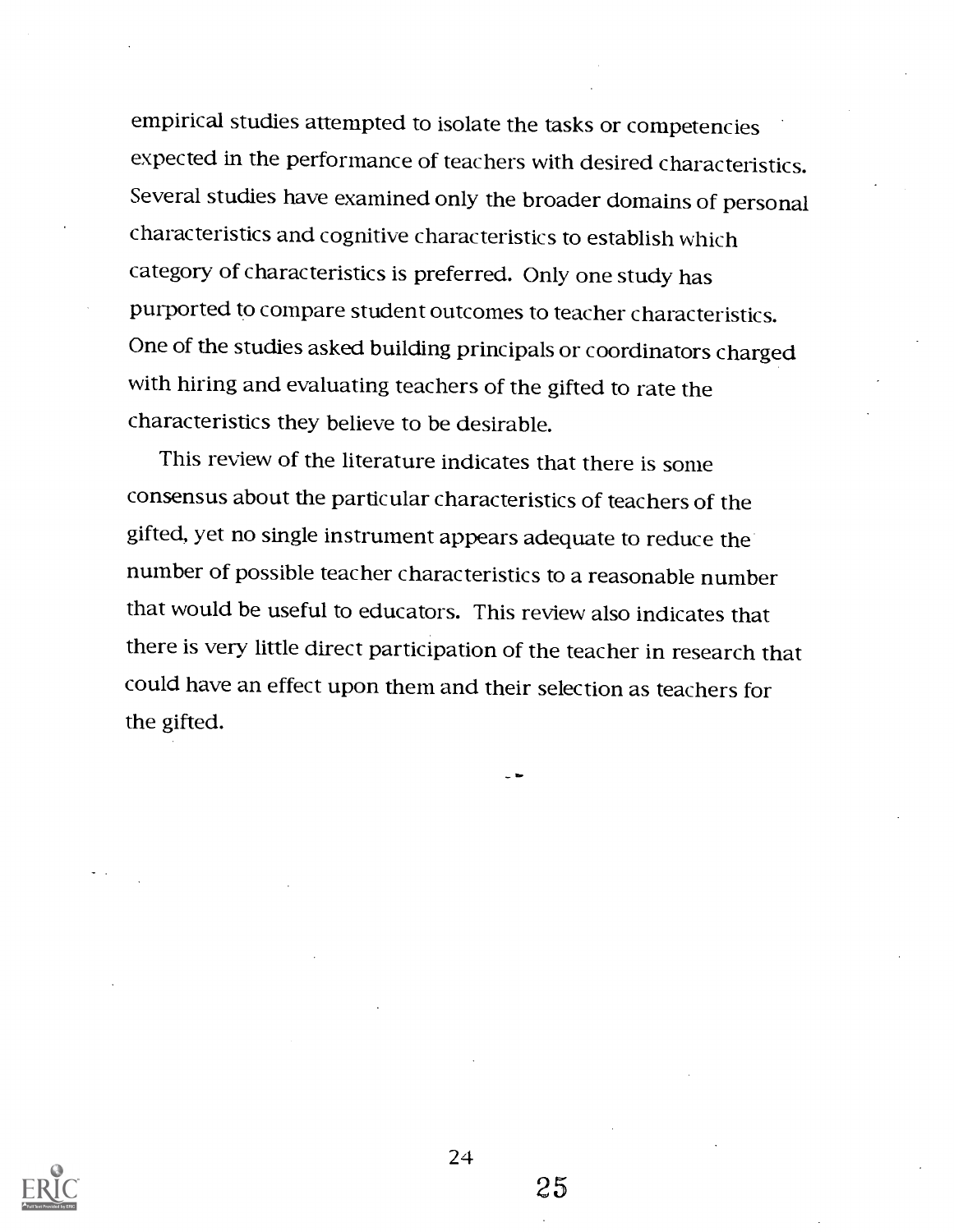#### References

Abraham, W. (1958). Common sense about gifted children. New York: Harper.

 $\sim 3$ 

 $\overline{b}$ 

Abungu, C. 0. (1976). The characteristics of successful principals in AA high school of Texas. Commerce, TX: East Texas School Study Council. (ERIC Document Reproduction Service No. ED 122 397).

Bishop, W.E. (1975). Characteristics of teachers judged successful by intellectually gifted, high achieving high school students. In W. B. Barbe & J. Renzulli (Eds.), Psychology and education of the gifted (pp. 44-459). New York: Irvington.

Brown, J. R. (1967). The development of creative teacher-scholars. In J. Kagen (ed.), Creativity and Teaching. Bloomington, IN: National Educational Service.

Clark, B. (1988) Growing up gifted. (3rd. ed.) Columbus: Merrill Publishing Company.

Conant, J.B. (1958). The identification and education of the academically talented student in the american secondary school.

Copenhaven, R.W. & McIntyre, J. (1992). Teachers' perceptions of gifted students. Roeper Review, 14(3), 151-153.

Cramer, R. H. (1991). The education of gifted children in the united states: A delphi study. Gifted Child Quarterly. Spring 35(2) 84-91.

Crow, L. (1963). The teacher of the academically able. In L. Crow &A. Crow (Eds.), Educating the academically able (pp. 272-276). New York: David McKay.

Crow, L.D., & Crow, A. (1963). Educating the academically able -  $A$ book of readings. New York, NY. David Mckay Company Inc.

Dangle, L.H., & Walker, J. J., & Sloop, B. (1991). Supervisory concerns of teachers of the gifted. Roeper Review, 14(2), 89-90.

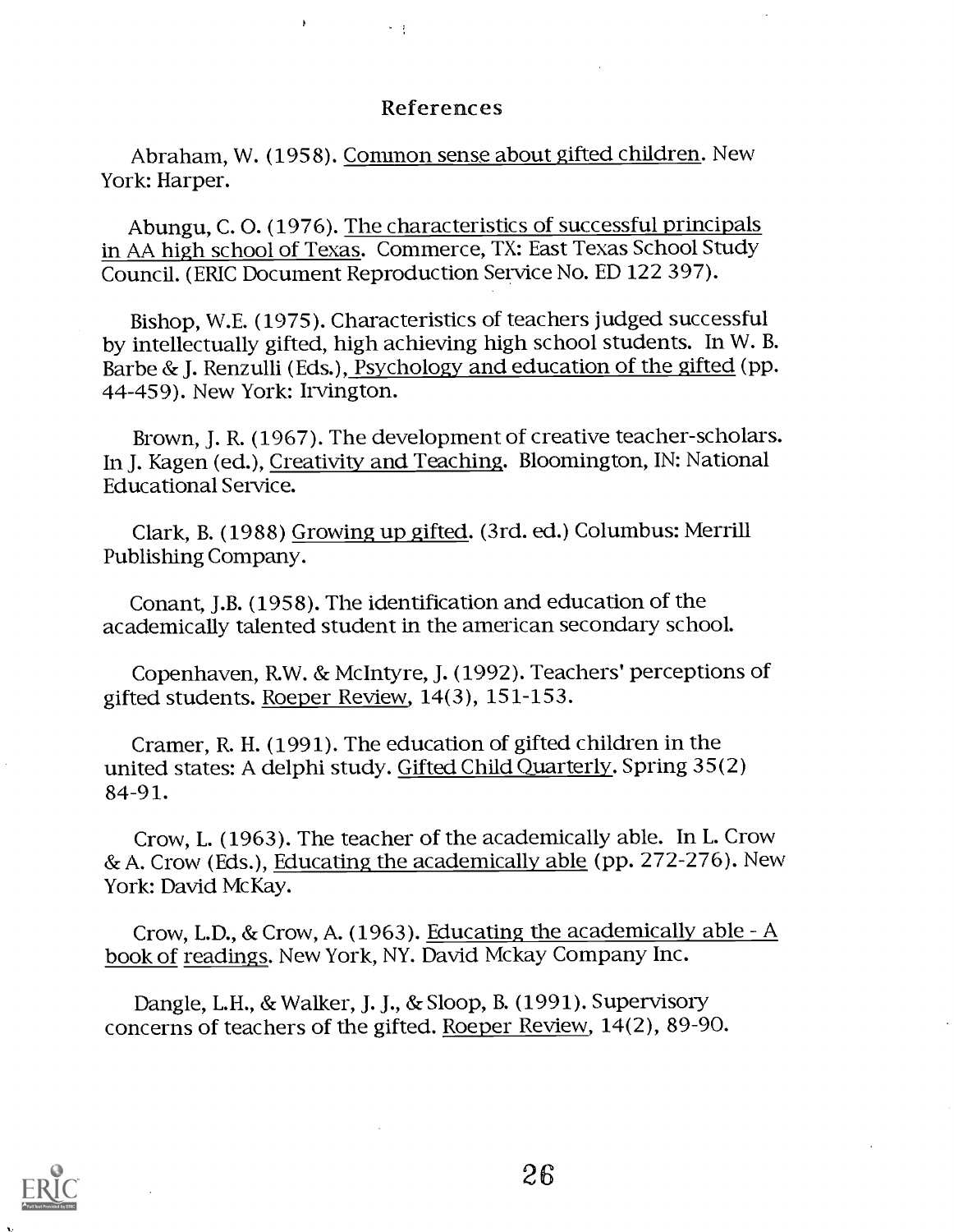Dalkey, N., & Helmer, 0. (1963). An experimental application of the Delphi Method to the use of experts. Management Science, 9(3), 458-467.

Donaldson, C. A. (1977). Essential competencies of teachers of the gifted. Unpublished master's thesis, University of Alabama, Birmingham, AL.

Dorhout, A. (1983). Student teacher perceptions of preferred teacher behaviors among the academically gifted. Gifted Child Quarterly, 27(3), 122-125.

Feldman, R. S (1983, August). Personality factors and expectation effects in teacher-student interaction. Paper presented at the annual convention of the American psychological Association, Anaheim, CA.

Freehill, M. F. (1974). Intelligence, empathy and methodological bias about teaching the gifted. The Gifted Child Quarterly, Winter 247-248.

Ferrel, B., Kress, M., & Croft, J. (1988). Characteristics of teachers in a full day gifted program. Roeper Review, 10(3), 136-139.

Gallagher, J. (1964). Teaching the gifted child. Boston Allyn & Bacon.

Gallagher, J. (1975). Teaching the gifted child. (2nd ed.). Boston Allyn & Bacon.

Gallagher, J. (1985). Teaching the gifted child. (3rd ed.). Boston Allyn & Bacon.

Getzels, J. W., & Jackson, P. W. (1963). The teacher's personality and characteristics. In N. L. Gage (ed.), Handbook of research on teaching (pp. 506-582). Chicago: Rad McNally.

Goddard, H. H. (1928). School training of gifted children. New York: World Book Company.

Gold, M. J. (1965). Education of the intellectually gifted. Columbus, OH: Merrill.

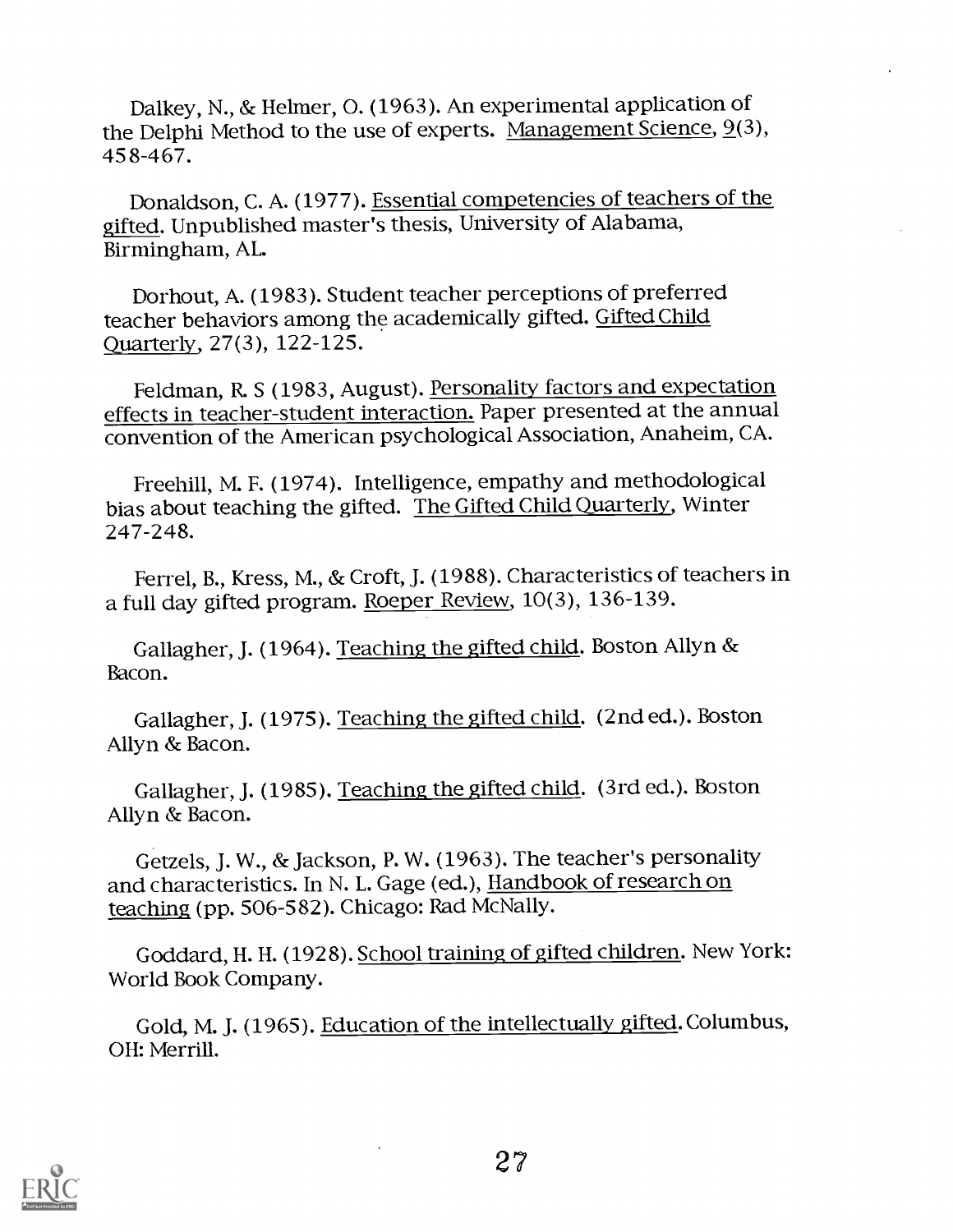Gold, M. J. (1979). Teachers and mentors. In A. H. Passow (Ed.), The gifted and the talented: Their education and development (pp.278-288). Chicago: University of Chicago Press.

Greenlaw M. J. (1988) Educating the gifted. Chicago: American Literature.

Hall, B. et al. (1992, April). Attributions that teachers hold to account for student success and failure and their relationship to teaching level and teacher efficacy beliefs. Paper presented at the annual meeting of the American Educational Research Association, San Francisco, CA.

Hansford, S.J. (1985). What it takes to be a g/t teacher. Gifted Child Monthly, October, 15-17.

Karnes, M. B. (Ed.), (1983). Teachers. In The underserved: Our young gifted children (pp. 61-74). Reston, VA: Eric Clearinghouse on Handicapped and Gifted Children, (ERIC Document Reproduction Service No. ED 235 645).

Khatena, J. (1982). Educational psychology of the gifted. New York: Wiley.

Langenbach, M., Courtney, V., & Aagaard, L. (1994). An Introduction to Educational Research. Allyn and Bacon Boston, MA.

Linstone, H.A., & Turoff, M. (Eds.), (1975). The Delphi Method: Techniques and applications. Reading, MA: Addison-Wesley.

Maddux, C. D., Samples-Lachmann, I., & Cumming, R. (1985). Preferences of gifted students for selected teacher characteristics. Gifted Child Quarterly, 29(4). 160-163.

Merlin, M. S. (1994). A few good people. Gifted Child Today March/April 14-19.

Milgram, Rm. (1979). Perception of teacher behavior in gifted an nongifted children. Journal of Educational Psychology, 71(1), 125-128.

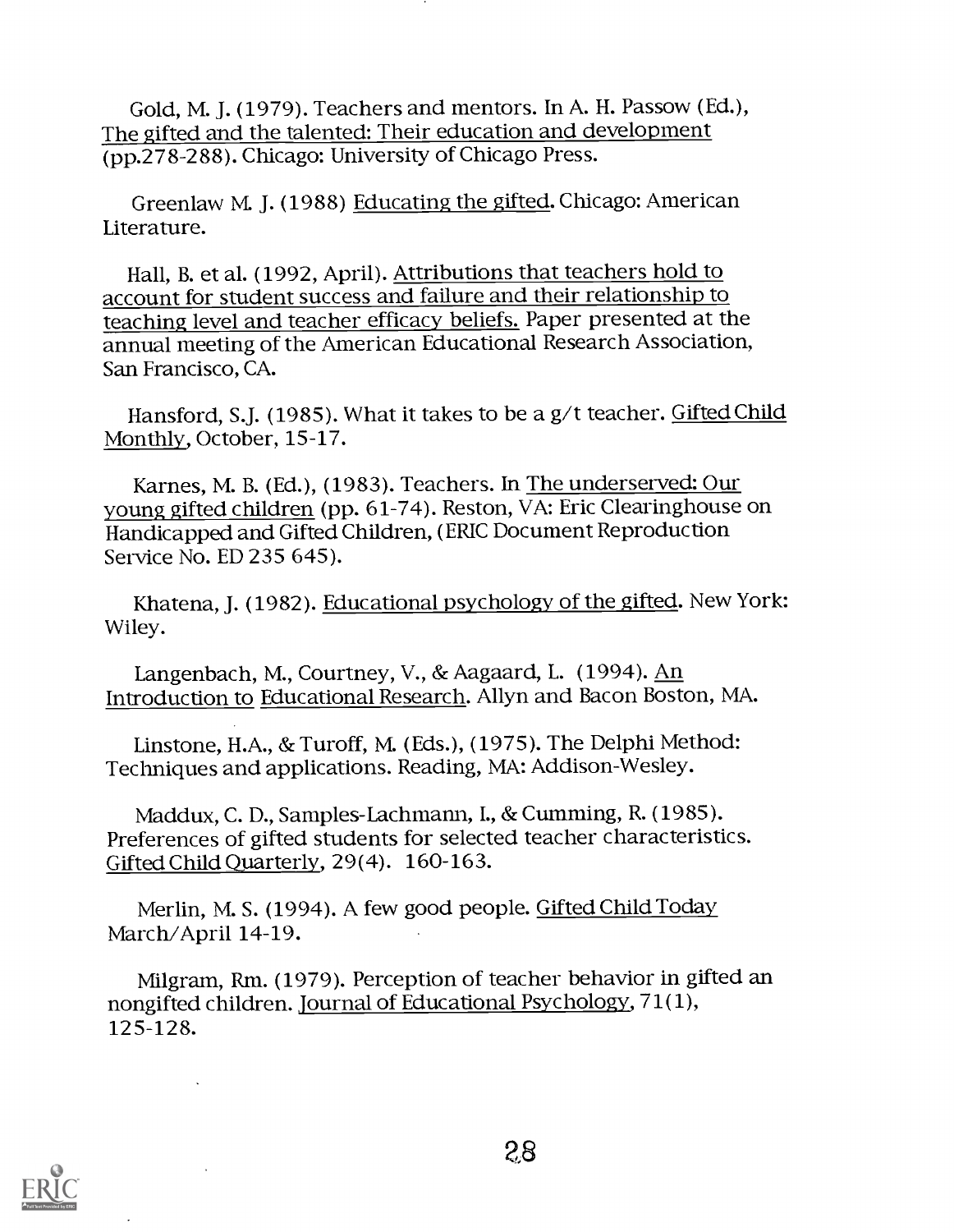Newland, E.T. (1962). Some observations on essential qualifications of teachers of the mentally superior. Exceptional Children, 29, 111-114.

Pill, J. (1971). The Delphi method: Substance, context, a critique an annotated bibliography. Socio-Economic Planning Science, 5, 57-71.

Renzulli, J. S. (1969). Identifying key features in programs for the gifted. Exceptional Children, 35(x), 217-221.

Renzulli, J. S. (1975). Identify key features for the gifted. In W. Barbe & J. Renzulli (Eds.), Psychology and education of the gifted. New York: Irvington.

Renzulli, J. S. (1981). Identifying key features in programs for the gifted. In W. Barbe & J. Renzulli (Eds.), Psychology and education of the gifted. (3rd ed. ) (pp. 214-219). New York: Irvington.

Rogers, K. B. (1989). Training teachers of the gifted: What do they need to know? Roeper Review 11(3) 145-150.

Stahl, N. N. & Stahl, R.J. (1991). We can agree after all! Achieving consensus for a critical thinking component of a gifted program using the delphi technique. Roeper Review 14(2) 79-88.

Stanley, J. (1967). Improving Experimental Design and Statistical Analysis Chicago: Rand McNally & Company.

Stevens, R. & White, W. (1987). Impact of teachers' morale on the classroom. Perceptual and Motor Skills 65 767-770.

Sumpton, M. R. (1941). Three Hundred Gifted Children. A Followup Study of the Results of Special education of Superior Children. World Book Company. Yonkers-on-Hudson, New York.

Torrance, P.E. (1960). Present status and future directions. Talent and education.

Torrance, E. P. (1965). Gifted children in the classroom. New York: Macmillan.

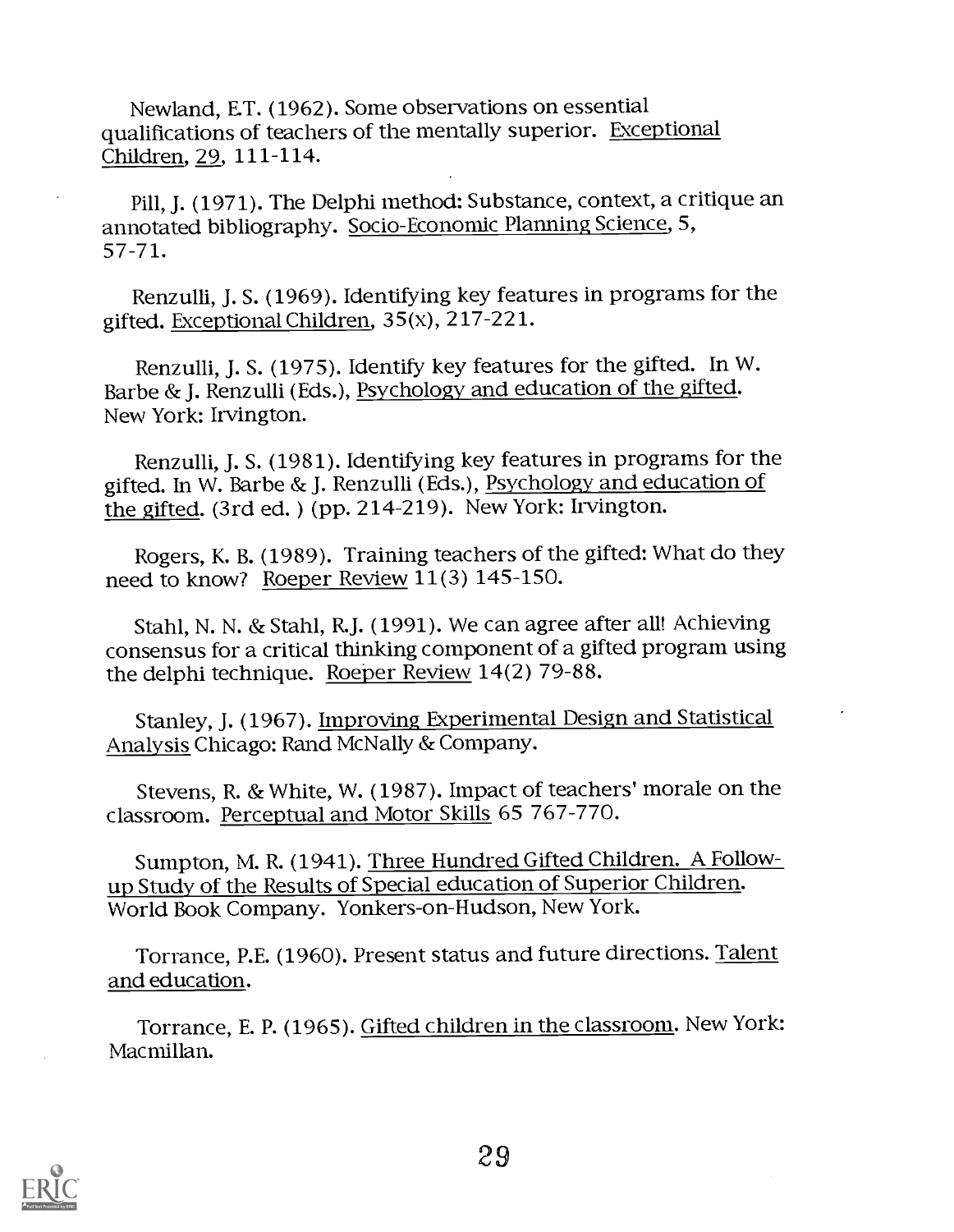Torrance, E. P. (1967). Give the devil his dues. In J. C. Gowan, G. D. Demos, & E. P. Torrance (Eds.), Creativity: Its educational implications (pp137-142). New York: Wiley.

Torrance, E. P., & Myers, R. W. (1973). Creative learning and teaching. New York: Mead.

Ward, V.S. (1961). Educating the gifted: An axiomatic approach. Columbus, OH: Merrill.

Wendel, R. & Helser, S. (1989). Characteristics of teachers of junior high school gifted students. Roeper Review, 11(3).

Whitlock, S.M. & DuCette, J.P. (1989). Outstanding and average teachers of the gifted: A comparative study 23(11), 15-21.

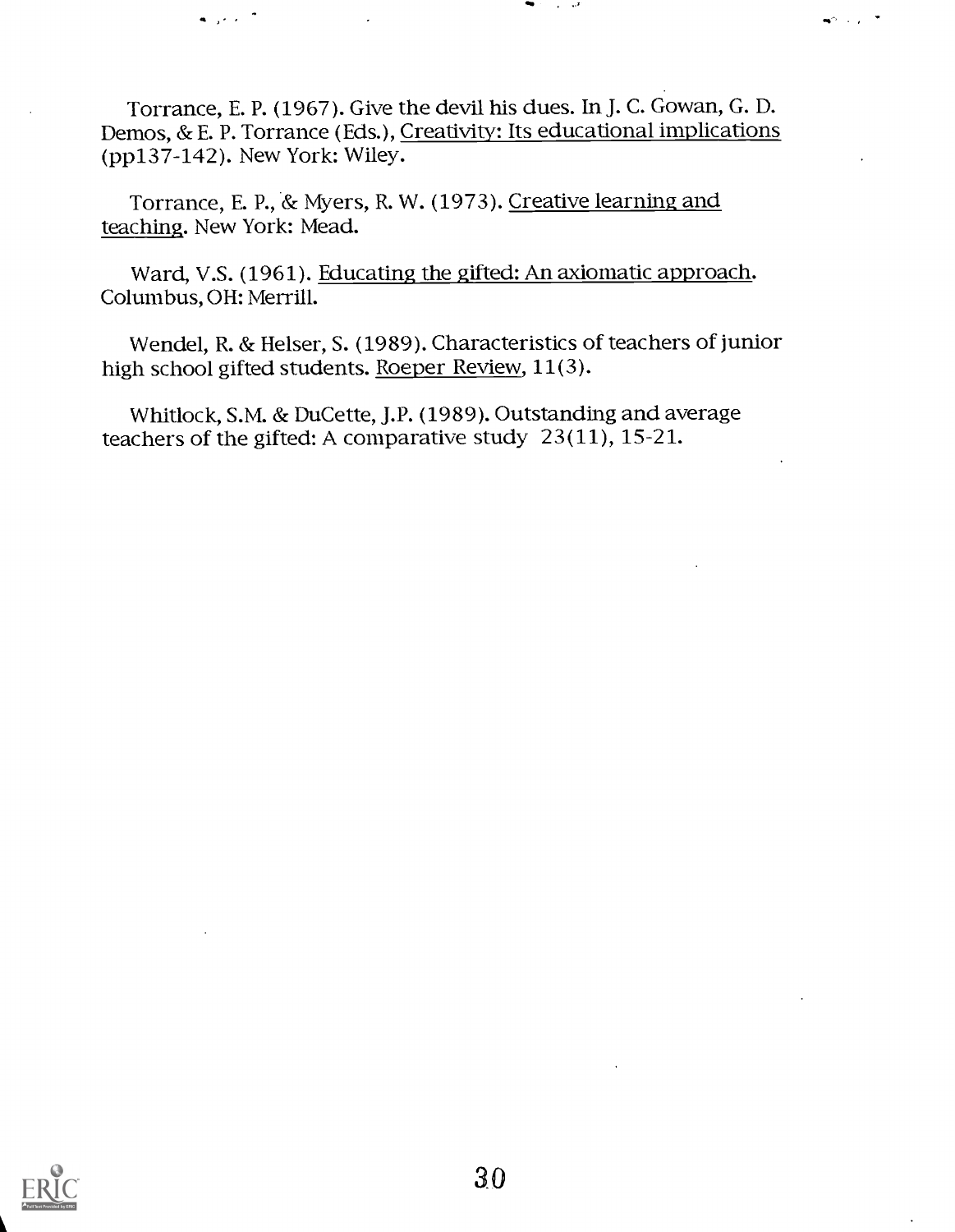

#### U.S. Department of Education



Office of Educational Research and Improvement (OERI) Educational Resources Information Center (ERIC)

# REPRODUCTION RELEASE

(Specific Document)

EC305858

### I. DOCUMENT IDENTIFICATION:

| Title: What are the most Effective Chunactenishes |                          |
|---------------------------------------------------|--------------------------|
| OF Teachers of the bifted                         |                          |
| Author(s):<br>J. HEATH<br>14                      |                          |
| Corporate Source:                                 | <b>Publication Date:</b> |
|                                                   |                          |

### II. REPRODUCTION RELEASE:

In order to disseminate as widely as possible timely and significant materials of interest to the educational community, documents announced in the monthly abstract journal of the ERIC system, Resources in Education (RIE), are usually made available to users in microfiche, reproduced paper copy, and electronic/optical media, and sold through the ERIC Document Reproduction Service (EDRS) or other ERIC vendors. Credit is given to the source of each document, and, if reproduction release is granted, one of the following notices is affixed to the document.

If permission is granted to reproduce and disseminate the identified document, please CHECK ONE of the following two options and sign at the bottom of the page.



Documents will be processed as indicated provided reproduction quality permits. If permission to reproduce is granted, but neither box is checked, documents will be processed at Level 1.

hereby grant to the Educational Resources Information Center (ERIC) nonexclusive permission to reproduce and disseminate this document as indicated above. Reproduction from the ERIC microfiche or electronic/optical media by persons other than ERIC employees and its system contractors requires permission from the copyright holder. Exception is made for non-profit reproduction by libraries and other service agencies to satisfy information needs of educators in response to discrete inquiries.\*

| here $\rightarrow$<br>∼<br>ำค<br>е<br>please<br><b>A</b> in<br><b>FAX:</b><br>'ation/Address<br>Felephone:<br>Sokthgate<br>ハンハット<br>2003<br>$46 - 1040$<br>E-Mail Address:<br>: Date:<br>1030 | Sign | Signature; | Printed Name/Position/Title: |  |
|-----------------------------------------------------------------------------------------------------------------------------------------------------------------------------------------------|------|------------|------------------------------|--|
|                                                                                                                                                                                               |      |            |                              |  |
|                                                                                                                                                                                               |      |            |                              |  |
|                                                                                                                                                                                               |      | HOUSTON    |                              |  |